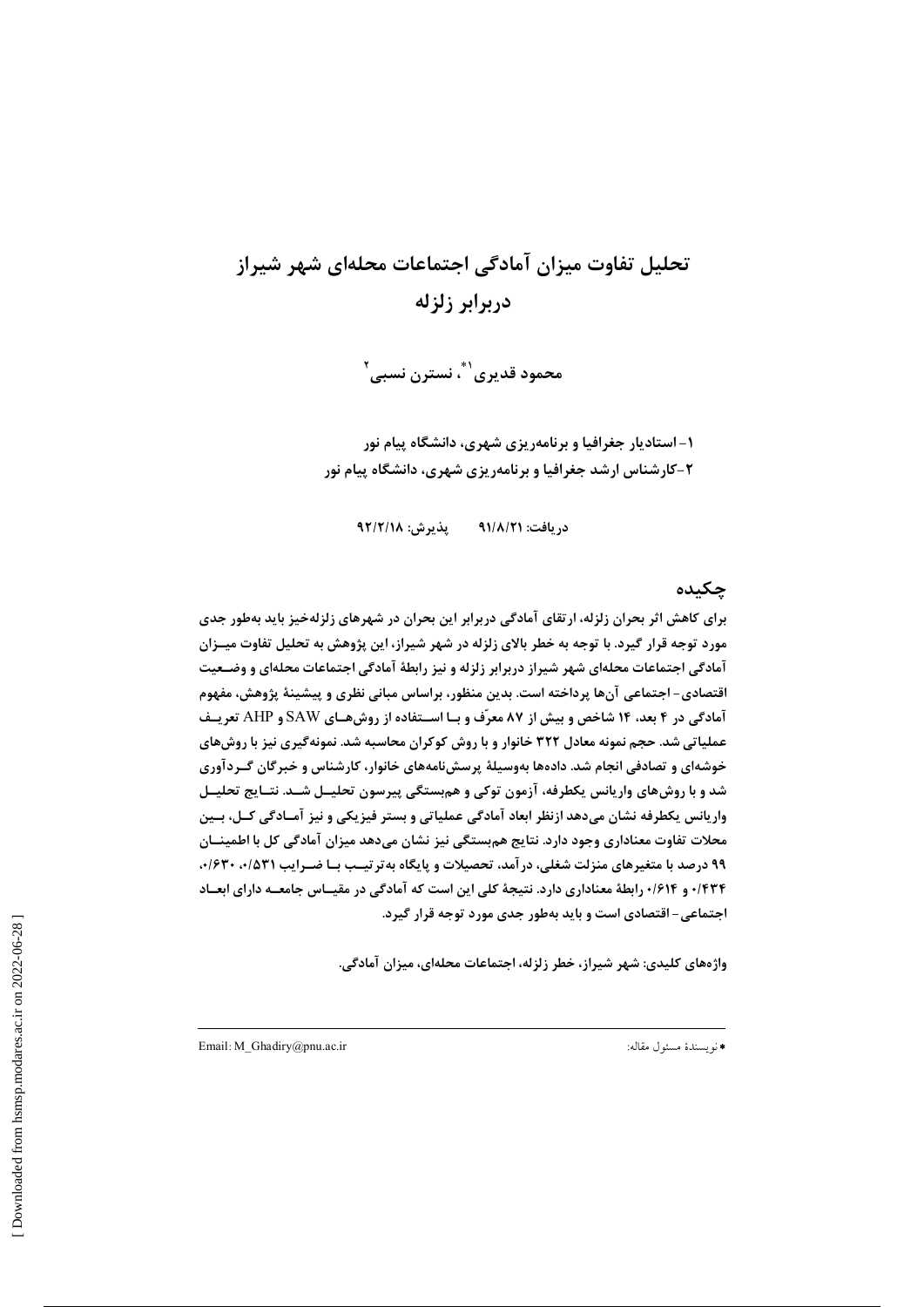### 1 – مقدمه

#### ۱-۱- بیان مسئله و ضرورت تحقیق

زلزله در سال ۲۰۰۱م مرگبارترین حادثهٔ جهان شناخته شد (عرب و همکاران، ۱۳۸۵: ۸). ایران نیز بهدلیل موقعیت خاص خود، یکی از نواحی حادثهخیز جهان بـهشـمار مـیرود (تقى خانى، ١٣٨۵: ١٠)؛ به طورى كه در ده سال منتهى به سال ٢٠٠۴م بيشترين تعداد كشتهٔ سالیانه بر اثر زلزله را در جهان دارا بوده و یکی از ۱۵ کشور حادثهخیـز در دنیاسـت (تهرانی زاده، ۱۳۸۴: ۲۹۸).

اطلاعات منتشر شده در جهان حاکی از آن است که باوجود افزایش وقوع بحران، میزان تلفات انسانی و خسارات مادی ناشی از آن روند نزولی دارد که این روند توجه ویژه به مدیریت بحران را نشان می دهد (کشور دوست، ۱۳۸۷: ۱۲). بنابراین، برای کاهش اثر بحران ها و رسیدن ب جامعهای پایدار لازم است کاهش آسیبپذیری و ارتقای آمادگی بـهطـور جـدی مـورد توجـه قرار گیرد.

شهر شیراز نیز بخشی از منطقـهٔ لـرزهخیــز چــینخـوردهٔ زاگــرس اسـت کـه اسـتعداد لرزهخیزی بالایی دارد. بررسیها نشان میدهد از سال ۱۹۲۵م تقریباً هر ۲۰ سال یکبــار زمینلرزهای به بزرگی ۵/۵ تا ۷/۵ ریشتر در منطقه رخ داده است. در ۹۰۰ سال اخیر نیـز بخش بزرگی از شهر شیراز حدود ۵ بار بهشدت آسیب دیده است (بازنگری طرح تفصیلی شهر شيراز، ١٣٨٣: ٢٩).

با توجه به اینکه در بین سوانح طبیعی، غافل گیری زلزله بیشتر است و در نبـود تـوان پیشگیری و آمادگی جامعه، به فاجعهای انسانی مبدل می شود (آقابخشی، ۱۳۸۲: ۲)، تحلیل میزان آمادگی خانوارهای شهر شیراز دربرابر خطر زلزلـه اهمیـت زیـادی دارد. بنـابراین، مسئلهٔ این پژوهش تحلیل تفاوت میزان آمادگی اجتماعات محلهای شـهر شـیراز دربرابـر زلزله و نیز رابطهٔ آمادگی اجتماعات محلهای و وضعیت اقتصادی- اجتماعی آن۱ست.

#### ١-٢- مباني نظري و پيشينۀ تحقيق

بحران به علت زیان های گستردهٔ انسانی، مادی یا محیطی، انقطاعی جدی در عملکرد جامعه است که فراتر از توانایی جامعهٔ تأثیرپذیرفته برای مقابله با آن فقط بر منابع خودش تکیــه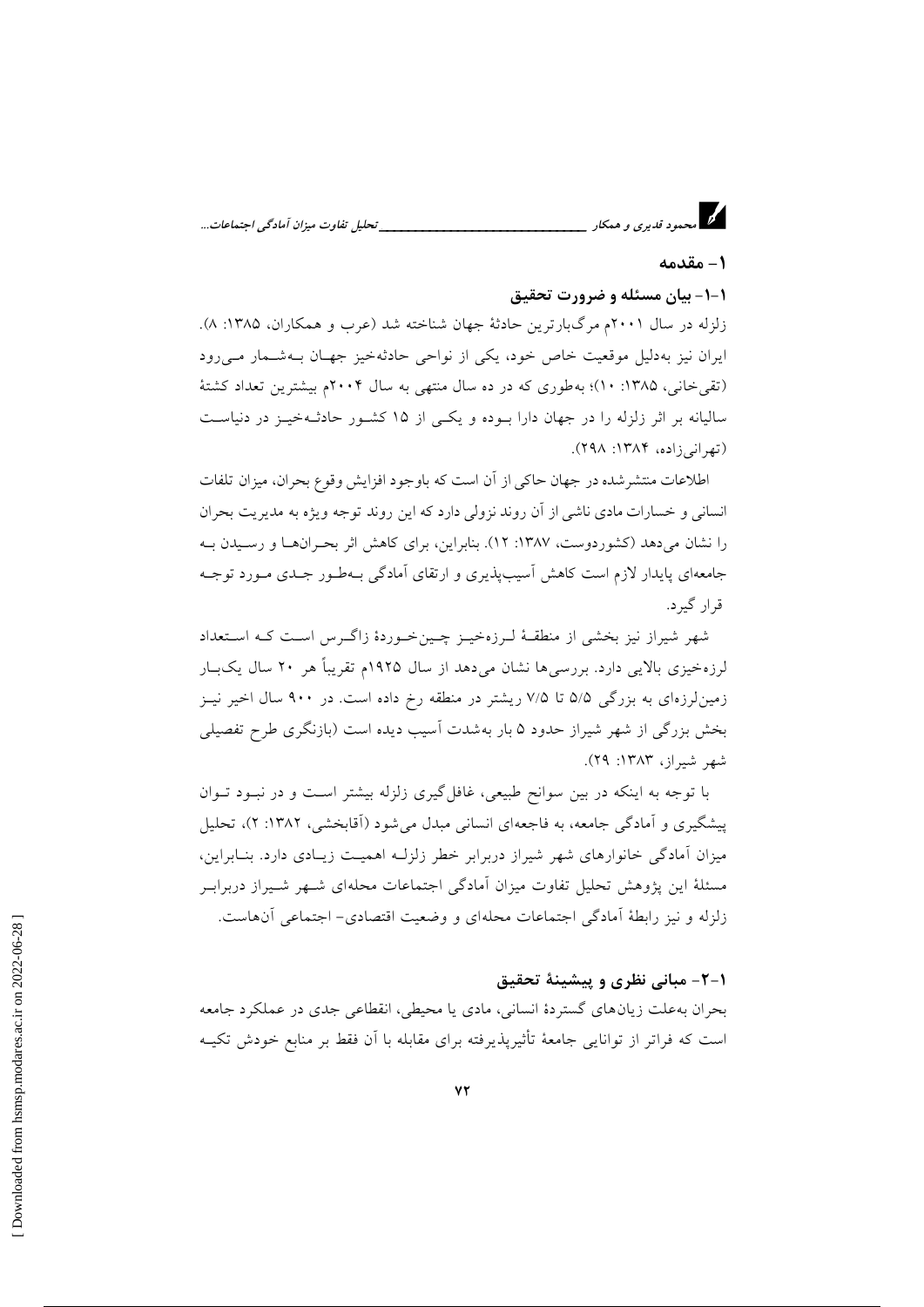مة (Smith, 1996 & 2000; ECHO, 1999: 1-3; CBSE, 2006). دربارة مدیریت بحران و علل آن دیدگاههای مختلفی وجود دارد. در دیدگاه نخست، گروهـی از نویسندگان مانند پرو` بحران را زاییدهٔ پیچیدگیهای فناوری مدرن میدانند. بهبـاور پــرو، بحران بهدلیل اشتباهات انسانی در تصمیمگیریها رخ نمیدهـد؛ بلکـه روابـط پیچیـده و متعدد اجزای فناوری جدید و گستردگی آن، حوادث را گریزناپذیر مبی کنـد. در دیــدگاه دوم، نویسندگان علت را در عامل انسانی و خطای تصمیم گیری جستوجو می کننـد و مسئولیت بروز بحرانها را به عهدهٔ انسان میگذارند. دیدگاه سوم دو دیدگاه قبلی را با هم درمی آمیزد و بحران را زاییدهٔ عوامل انسانی، فناورانه و سازمانی مـی۱دانـد؛ بنـابراین ایـن دیدگاه دارای جامعیت بیشتری در بررسی و تبیین بحران است. ازایـنرو، بـرای تحلیـل بحرانها باید هم پیچیدگیهای فناورانه و هـم انسـان، رفتارهـا و فرهنـگ او را شـناخت (تو کلی نیا، ۱۳۸۵).

دیدگاه سنتی فقط به امداد و نجات آن هم پس از وقوع هر حادثهای توجه دارد؛ سـیس همهچیز به فراموشی سپرده می شود و باز هم به انتظار حوادث و بلایای بعدی می نشـینند. اما در دیدگاه مدرن، ضمن بهرهگیری از تمام نظریههای علمی و پیشرفتهای فنی، نگرش جدیدی وجود دارد که غافلگیری و عدم آمادگی را منتفی کرده، قبل از وقوع هر بحرانی، با آمادگی به مقابله با آن میرود (مرکز مطالعات و خدمات تخصصــی شــهری و روسـتایی، ۱۳۸۵: ۱۰). بنابراین، امروزه مدیریت بحران چرخهای از مراحل مختلف را دربرمی گیرد؛ ازجمله كاهش پیامدها، آمادگی، امداد، بهسازی و بازسـازی ( :United Nations, 1992 45). در این چرخه، مرحلهٔ «اَمادگی» پیش از وقوع فاجعه صورت میگیرد.

مفهوم أمادگی بحران بسیار روشن است: حصـول اطمینــان از اینکــه در زمــان بحــران سیستمها، روشها و منابع به طور صحیح در محل حاضر شوند و بـه توانمنـدی آسیب دیدگان درمقابل بحران کمک کنند (بیرودیان، ۱۳۸۵: ۱۴۵). آمادگی شامل اقداماتی با هدف بهبود ایمنی زندگی است در زمانی که فاجعه رخ میدهد ( Sutton & Tierney, 8 :2006). در جایی دیگر آمادگی شامل توسعه و آزمـون مـنظم سیسـتمهـای هشـدار و

<sup>1.</sup> Perou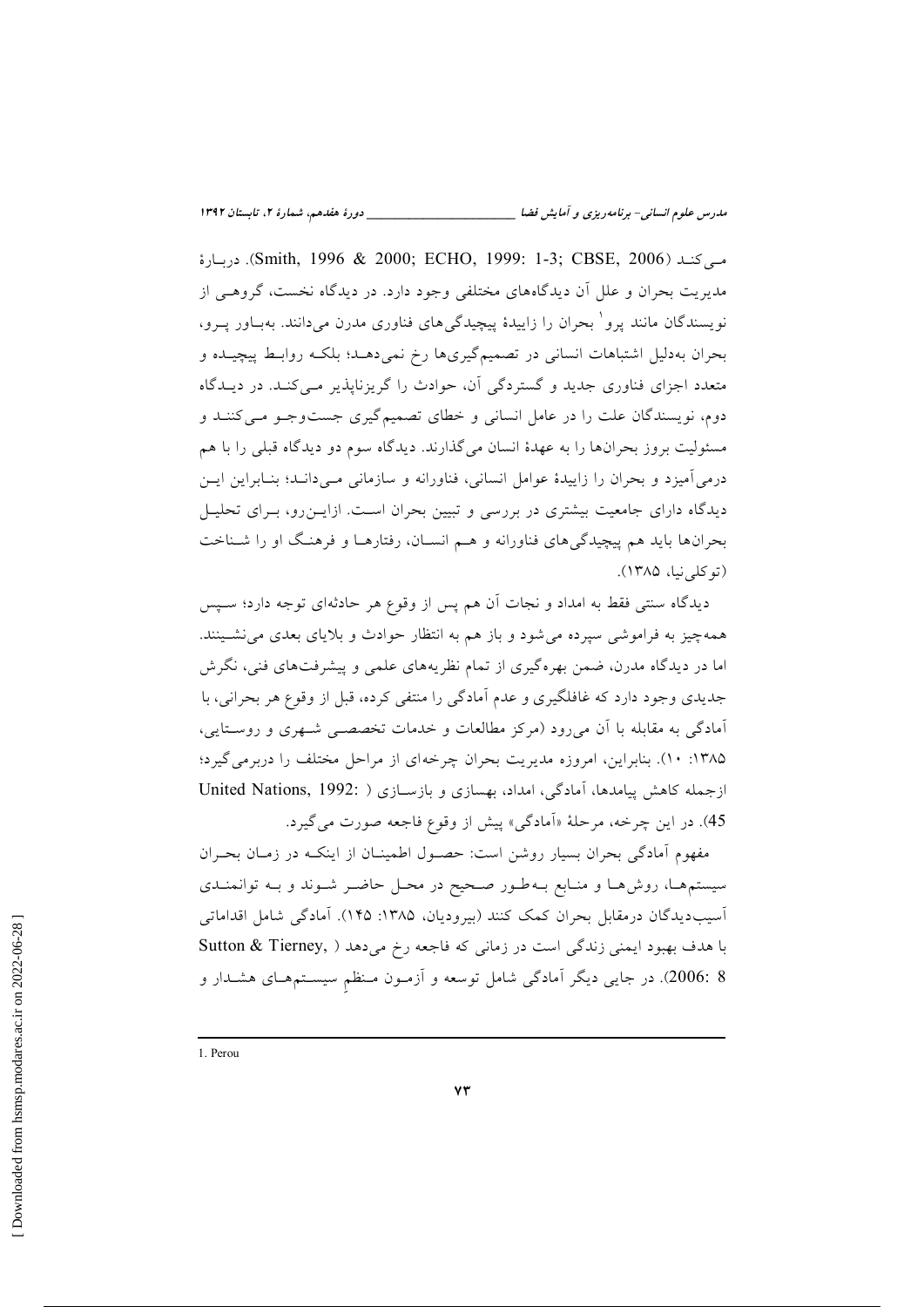\_\_\_\_\_\_\_ تحليل تفاوت ميزان آمادگي اجتماعات...

برنامهریزی برای تخلیه و یا دیگر اقدامات است که در طول یک دوره هشدار فاجعه باید انجام شود. این عمل برای به حداقل رساندن احتمال از دست دادن زندگی و آسیبهای فيزيكي است (Randolf, 1994: 24).

د.<br>در استمود قدیری و همکار <u>است. مست است است ا</u>

معمولاً در بخش «اَمادگی»، به اَمـادگیِهـای فـردی و خـانوادگی چنـدان اهمیـت داده نمی شود. در اکثر مواقعی که منابع و خدمات اضطراری دولتها با محدودیت روبهرویند، آمادگی های فردی و یا خانوادگی نقش بسیار حساسی در زنده ماندن افراد دارند (درایک و جرالد، ۱۳۸۳: ۷). از آنجا که «هر بحرانی یک واقعهٔ محلی است»، آمادگی از خانه با برخی گامهای ساده آغاز می شود (Sutton & Tierney, 2006: 12).

بکر، جانستون، پاتون و رونان ْ (2011) با ۴۸ مصاحبه به بررسی آمادگی و اطلاعـات مردم دربارهٔ زلزله و چگونگی درک آنها پرداختـهانـد. آنهــا از ســه منبــع اطلاعــاتی در مصاحبه استفاده کردهاند: ١- اطلاعات منفعل (روزنامههـا، مجلّـههـا و…)؛ ٢- اطلاعـات تعاملي (فعالیتهای اجتماعی، مدرسه و محل کار)؛ ۳- اطلاعات تجربی (برای مثال تجربهٔ یک رویداد خطرناک و واکنش به آن). نتایج این پژوهش نشاندهندهٔ برخورد بیشتر مـردم با دو نوع اطلاعات آخر است.

پژوهش دیگر، «بررسی میزان آمادگی خانوارها دربرابر مخـاطرات طبیعـی» اسـت کـه جانسون (2007) در منطقهٔ جنوبشرقی آمریکا انجـام داده اسـت. هـدف ایـن بررسـی، اندازهگیری درک کلی از بلایای طبیعی و تعیین سطح پایه از فعالیتهای کاهش خطر برای ساكنان در جامعه است. جامعهٔ مورد نظر جانسون شامل ۱۲۰۰ خانوار از سـاكنان منـاطق شهري جفرسون، هرنبي '، لايک ؓ و مالهير ٗ است.

نتایج پژوهش قائد رحمتی و سلطانی (۱۳۸۵) گویای این است که درصد بهـر ممنـدی خانههای شهر اصفهان از کیسول اطفای حریق، جعبهٔ کمکهای اولیه و بیمهٔ زلزله بسـیار یایین است. ۳۵/۲ درصد شهروندان در دورههای مقابله با حوادث طبیعی و ۳۷/۶ درصد

<sup>1.</sup> J.S. Becker, D.M. Johnston, D. Paton and K. Ronan

<sup>2.</sup> Harney 3. Lake

<sup>4.</sup> Malheur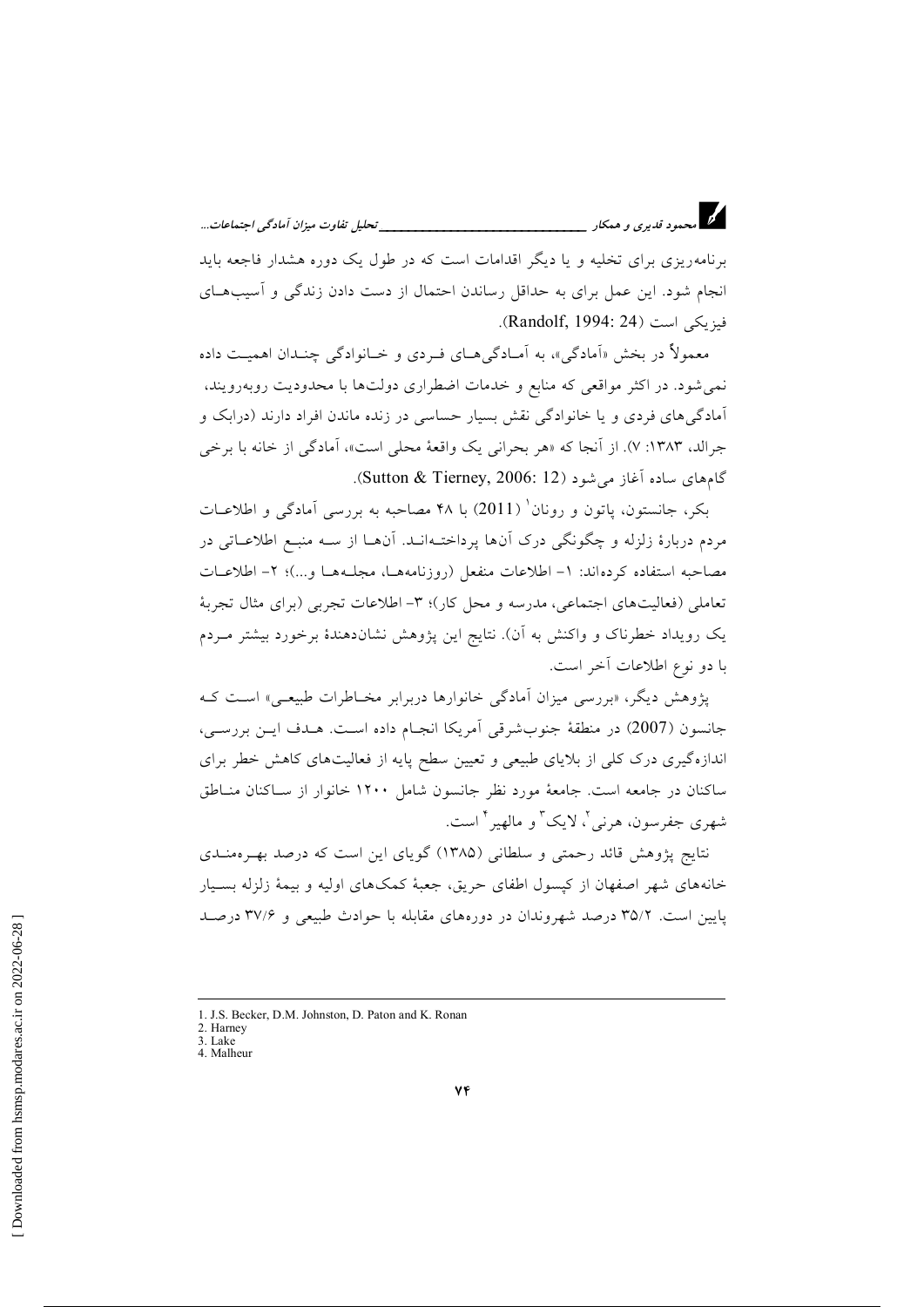مدرس علوم انسانی- برنامه ریزی و آمایش فضا

در دورههای کمکهای اولیه آموزش دیـدهانـد؛ درحـالی کـه میـزان مهـارت اکثـر افـراد آموزش ديده نيز درحد متوسط و پايين است.

جهانگیری و همکاران (۱۳۸۵) در پژوهشی به بررسی دانش، نگرش و عملکرد مـردم شهر تهران در مرحلهٔ آمادگی دربرابر زلزله پرداختهاند. براساس یافتههـای تحقیـق آنهـا، ۳۱/۴ درصد از جمعیت بالای ۱۵ سال شهر تهران دارای دانش کـم، ۳۱/۴ درصـد دانـش متوسط و ۳۷/۲ درصد دانش قابل قبول؛ ۲۵/۶ درصد نگرش نامناسب، ۳۲/۵ درصد نگرش متوسط و ۴۱/۹ درصد نگرش مناسب؛ ۲۵/۷ درصد دارای عملک رد ضعیف، ۲۹ درصد عملکرد متوسط و ۴۵/۳ درصد دارای عملکرد خوب هستند.

از اقدامات کشورهای پیشرو در مدیریت بحران، تهیهٔ برنامهٔ جامع آمادگی و مقابله بـا حوادث بههمراه تهيهٔ بستهاى موسوم به بستهٔ مقابله بـا حـوادث اسـت. ايـن بسـته داراى محتویاتی مانند کیف کمکهای اولیه، کیی اسناد و مـدارک، آب، غـذا، وسـایل ایمنــی و ابزارآلات، اقلام بهداشتی، وسایل عمومی مانند چادر، پتو، وسـایل مـورد نیـاز نـوزادان و وسایل شخصی است و تهیهٔ آن یکی از شاخصهای میزان آمادگی خانوار تلقی می شود (فرازمند و روستایی، ۱۳۸۶). شاخص دیگر، وضعیت آموزش و آگاهی است. این شاخص شامل سطح سواد، میزان آموزش کمکهای اولیه، میزان آموزش مقابله با حوادث طبیعی و آگاهی از مقاومت مسکن است (زنگی آبادی و همکاران، ۱۳۸۷). داشتن بیمـهٔ زلزلـه بـه بازيابي اموال ازدست رفتهٔ زلزلهزدگان بسيار كمك مي كند (Betaney, 2007: 8).

خانوادهها در بسیاری از زمینهها با هم تفاوت دارند. برای مثال، بهویژه پس از طوفـان کاترینا روشن شد که بسیاری از خانوارها قادر به آمادهسـازی دربرابـر بلایـای طبیعـی و کمک به دیگران نیستند. کمبود امکانـات و منـابع در خـانوادههـا موجـب آسـیبپـنـدیری می شود. درآمد، تحصیلات، قوم، سن، انزوای زبانی و عواملی مانند درآمـد، دسترسـی بـه امکانات مسکن امن و بیمه شاخصهایی برای تعیین میهزان آمادگی بهشمار می روند (Sutton & Tiernery, 2006: 12-13).

بهطور کلی، با توجه به دیدگاه سوم مدیریت بحران–که پیشتر بیان شد و نظریهای مناسب بـرای تحلیل میزان اَمادگی است–و نیز مطابق مبانی نظـری و پیشـینهٔ مـدیریت بحـران و درنظـر گـرفتن مقیاس تحلیلی پژوهش، چارچوب سنجش میزان آمادگی در شکل شمارهٔ یک ارائه می شود.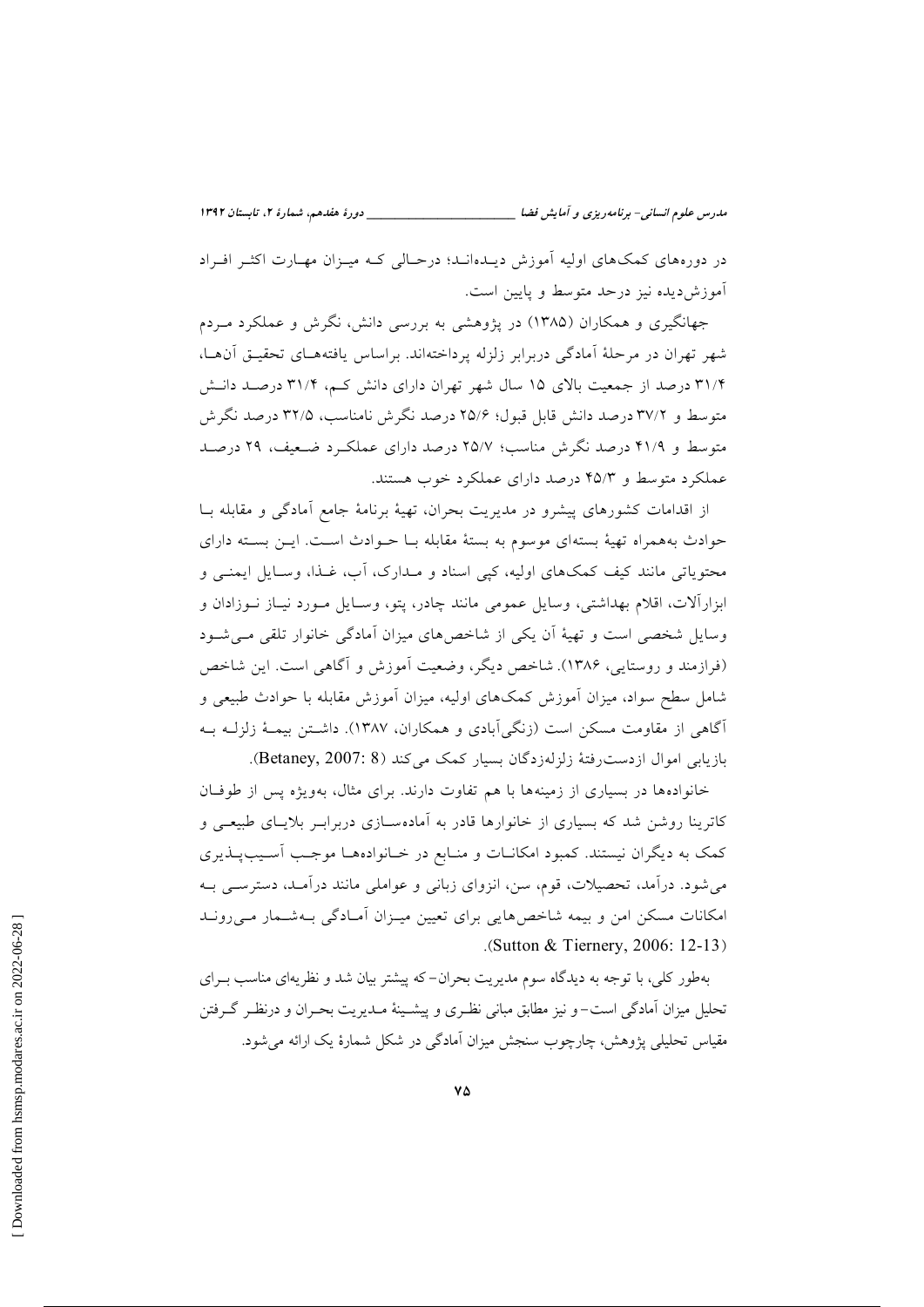

شکل ۱ ابعاد و شاخصهای میزان آمادگی در برابر زلزله در سطح و مقیاس خانوار

۰–۳– پرسشها و فرضیههای پژوهش با توجه به مسئله و هدف پژوهش، سؤالهای اساسی پژوهش به این شرح است: ۱– آیا میزان آمادگی اجتماعات محلهای شهر شیراز از تفاوت معناداری برخوردار است؟ ٢- آيا بين ميزان آمادگي اجتماعات محلهاي شهر شيراز با وضعيت اقتصادي- اجتماعي آنهـا رابطهای هست؟ با توجه به مبانی نظری و پیشینهٔ پـژوهش و متناسـب بـا سـؤال۵ـا، فرضـیههـای پـژوهش عبارتاند از: ۱– میزان آمادگی اجتماعات محلهای شهر شیراز تفاوت معناداری دارد. ٢- بين ميزان أمادگي اجتماعات محلهاي شهر شيراز و وضـعيت اقتصـادي- اجتمـاعي آن١عـا رابطه هست.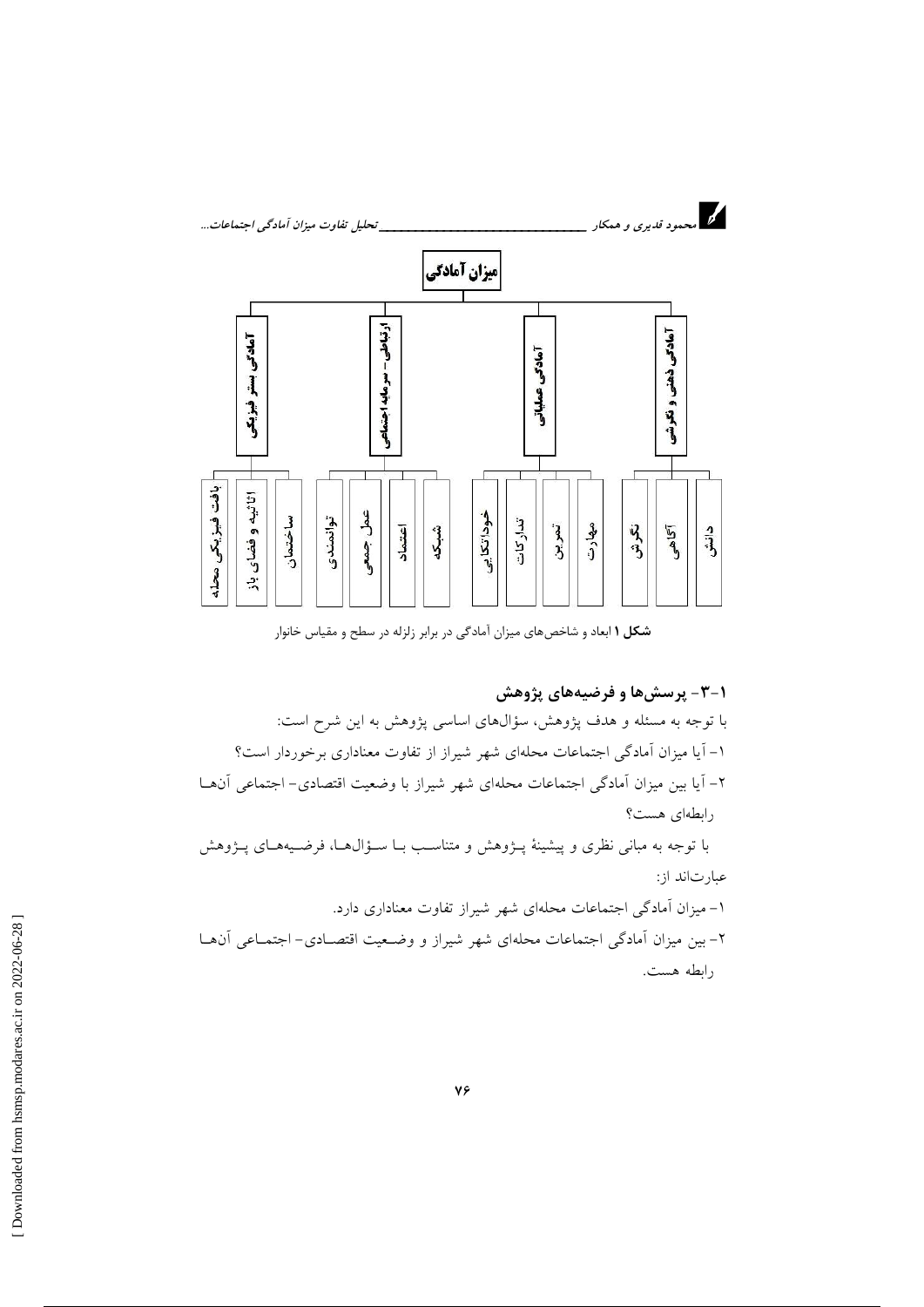مدرس علوم انسانی- برنامه ریزی و آمایش فضا \_\_\_\_\_\_\_\_\_\_\_\_\_\_\_\_\_\_\_\_\_\_\_\_\_\_\_\_\_\_ دورهٔ هفدهم، شمارهٔ ۲، تابستان ۱۳۹۲

## ٢- روش شناسي تحقيق ٢-١- معرفي محدودة مورد مطالعه

شهر شیراز (شکل ۲) بخشی از منطقهٔ لرزهخیز چینخوردگی زاگرس است و دارای استعداد

لرزهخیزی بالا و در محدودهٔ خطر نسبی بالا قرار دارد (بازنگری طـرح تفصـیلی شـهر شـیراز،  $(11.147)$ 



شکل ۲ نقشهٔ موقعیت محدودهٔ مطالعاتی در تقسیمات سیاسی کشور و استان

#### ٢-٢- تعريف عملياتي و نحوة سنجش متغيرها

براساس مبانی نظری و پیشینهٔ پژوهش و نیز شکل شمارهٔ یک، مفهوم میزان آمادگی در مقیاس خانوار در ۴ بعد، ۱۴ شاخص و بیش از ۸۷ معرّف در قالب گویـههـای پرســشiامــه تعریــف عملياتي شد (جدول ١).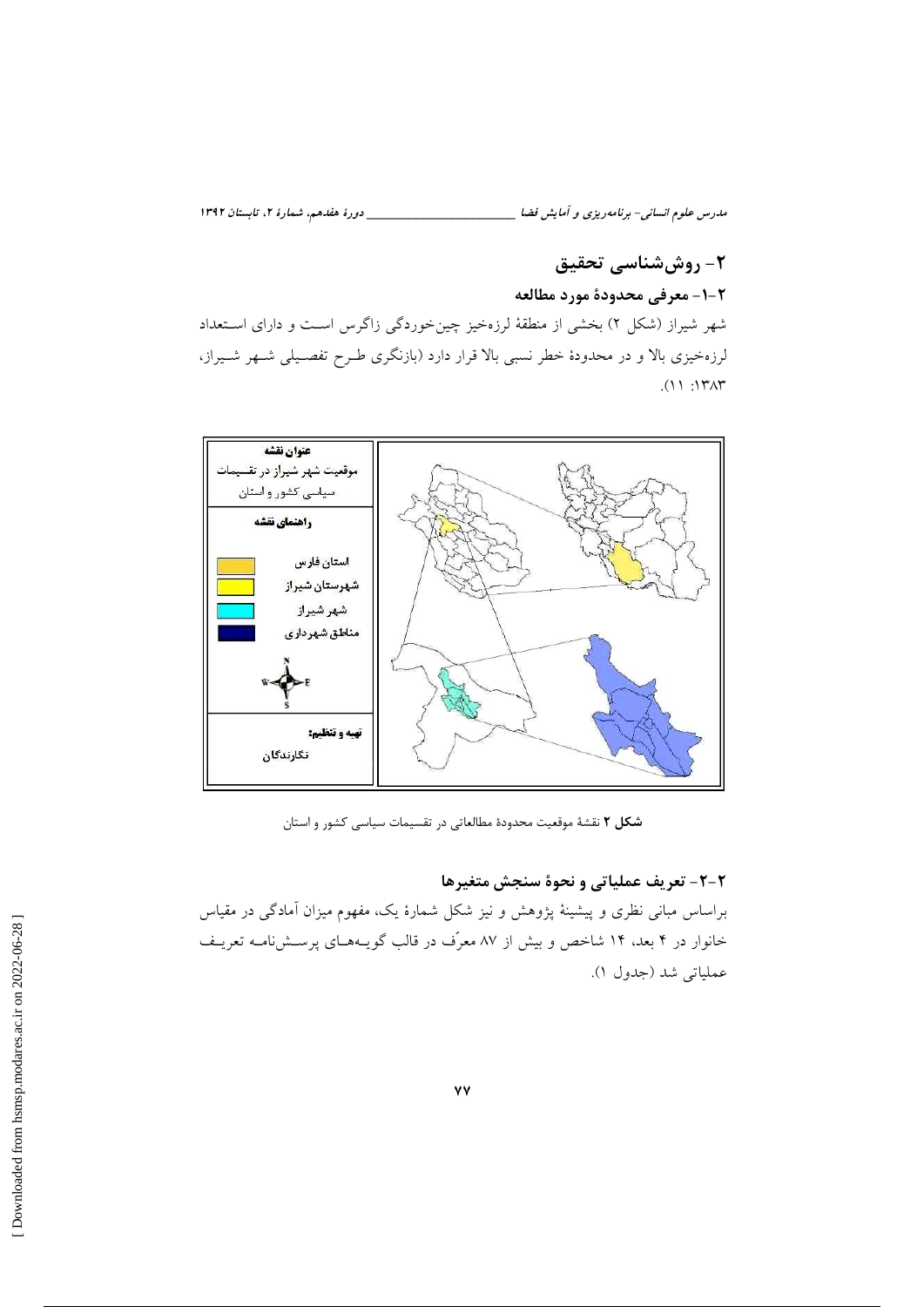جدول ۱ ابعاد، شاخصها و معرّفهای سنجش میزان آمادگی در مقیاس خانوار

| معرفها                                                                                                                                                                                                                                                                                                                                                           | شاخص ها                | $\frac{1}{2}$        |               |
|------------------------------------------------------------------------------------------------------------------------------------------------------------------------------------------------------------------------------------------------------------------------------------------------------------------------------------------------------------------|------------------------|----------------------|---------------|
| -مشاهدهٔ فیلمها، کارتنها و… اَموزشی زلزله<br>– شرکت در دورههای آموزش مقابله با زلزله<br>–مطالعهٔ کتابها و مقالات مرتبط<br>– تعداد افراد آموزش ديده دربارهٔ زلزله<br>-وجود کتابهایی در منزل دربارهٔ مخاطرات طبیعی     –کسب دانش از رسانهها                                                                                                                        | دانش                   | أمادكمى              |               |
| – میزان آگاهی از آسیبپذیری ساختمان و محله<br>- آگاهی از میزان زلزلهخیزی شهر<br>– آگاهی از مکان۱های ایمن ساختمان در زمان وقوع زلزله<br>- آگاهی از شرایط مکانی ایمن دربرابر زلزله<br>– آگاهی از وسایل کیف مقابله (کیف نجات)<br>– آگاهی از فضاهای امن و نهادهای امدادی شهر<br>–آگاهی از طرحهای مدیریت بحران در محله و شهر<br>- آگاهی از نهادهای مدیریت بحران در شهر | أگاهي                  | دو.<br>د<br>نې<br>په |               |
| – نگرش به اثربخشی اَمادگی و پیشگیری<br>- نگرش به زلزله<br>– نگرش به اولویت پیشگیری و آمادگی<br>– نگرش به توانایی خود و میزان توانمندی                                                                                                                                                                                                                            | نگرش                   |                      |               |
| –بەكارگیری وسایل اضطراری مثل كپسول آتشiنشانی<br>- مهارت در انجام کمکهای اولیه<br>–مهارت پناهگیری و واکنش مؤثر در مواقع اضطراری<br>– مهارت در شناسایی نقاط امن منزل و محله                                                                                                                                                                                        | مهارت                  |                      |               |
| – تمرین قطع تأسیسات آب، برق و گاز در مواقع ضروری<br>– تمرین فرار و پناهگیری<br>– تمرین کمک و امدادرسانی به اعضای خانواده<br>-اجراي تمرينهاي خانوادگي<br>– تمرین دست یابی به تلفنها و لوازم اضطراری<br>-شرکت در تمرینها و مانورها                                                                                                                                 | تمرين                  | امادگم               |               |
| –کیف امداد و نجات؛ بیمه و پس نداز<br>– جعبهٔ کمکهای اولیه<br>– شناسایی نقاط امن و رفع موانع فرار و پناهگیری<br>– کیسول اَتشiشان <sub>ی</sub><br>– تهیهٔ فهرست شماره تلفنهای ضروری<br>- ذخیرهٔ مواد غذایی و آشامیدنی اضطراری                                                                                                                                      | تدار كات               | عىلياتى              | بلاً<br>5     |
| - تعداد اعضای ۵ تا ۹ سال<br>- تعداد اعضای زیر ۵ سال<br>– تعداد اعضای معلول یا دارای ناتوانی جسمی و ذهنی<br>– تعداد اعضای بالای ۶۵ سال                                                                                                                                                                                                                            | توانایی –<br>خوداتكايي |                      |               |
| - شناخت اعضاي شورا و نمايندگان محله<br>– شناخت مردم محله<br>– ارتباط و تعامل با همسایهها، مردم محله و دوستان<br>- عضویت در انجمنها و تشکلهای محلهای                                                                                                                                                                                                              | گروهها و شبکه          | امادگی               | خانوارها<br>گ |
| – اعتماد به نهادها و نمایندگان محلی<br>–اعتماد به مردم محله و همسایهها<br>–اعتماد به مسئولان شهر و رسانهها<br>– تمایل به همکاری و انجام فعالیتهای عامالمنفعه                                                                                                                                                                                                     | اعتماد و<br>همېستگى    | :<br>پهل             |               |
| – مشارکت در برنامهریزی و حل مسائل محله<br>- شرکت در جلسات و فعالیتهای محلی<br>– مشارکت در تهیه و اجرای طرحهای مدیریت بحران   – ارائهٔ نظرات به انجمنها و نهادهای محله و شهر<br>– تشکیل نگهبان محله در اطلاع٫رسانی سریع حادثه به مردم و امدادگران و شناسایی اموال و اجساد أنها<br>– دعوت از گروههای محلی برای تأمین اطلاعات برای برنامهریزی مدیریت بحران در جامعه | عمل جمعي و<br>همكارى   | ı<br>چ<br>اجتماحي    |               |
| – میزان توانایی و اثربخشی اقدامات<br>– روحیه و نشاط فردی و جمعی<br>–احساس تعلق اجتماعی و مکانی<br>–بهرهمندی از آگاهی و دانش فنی و مدیریتی                                                                                                                                                                                                                        | توانمندی و<br>اثربخشى  |                      |               |
| - سازه (مصالح)<br>– سطح اشغال و فضای باز قابل استقرار و پناهگیری<br>–کیفیت ظاهری                                                                                                                                                                                                                                                                                 | ساختمان محل<br>سكونت   | آمادگی               |               |
| – شیشهها و جداره<br>– تثبيت اثاثيه و مبلمان<br>– تأسیسات آب، برق و گاز<br>-ورودی و خروجی (راهرو، پلهها، موانع و…)                                                                                                                                                                                                                                                | اثاثيه و<br>تأسيسات    | j.                   |               |
| – تراکم مسکونی<br>- عرض و جداره معبر بلافصل<br>–کیفیت فیزیکی و تابآوری ساختمانهای محله<br>- فاصله تا فضای باز و قابل پناهگیری                                                                                                                                                                                                                                    | بافت فيزيكي<br>محله    | ૻૺૺૺ                 |               |

برای تلفیق شاخصهای چهاردهگانه و سنجش میزان ترکیبی آمـادگی، از تلفیــق روش۹ـای تصمیمگیری چندمعیاری SAW و AHP در قالب رابطهٔ ۱ استفاده شد: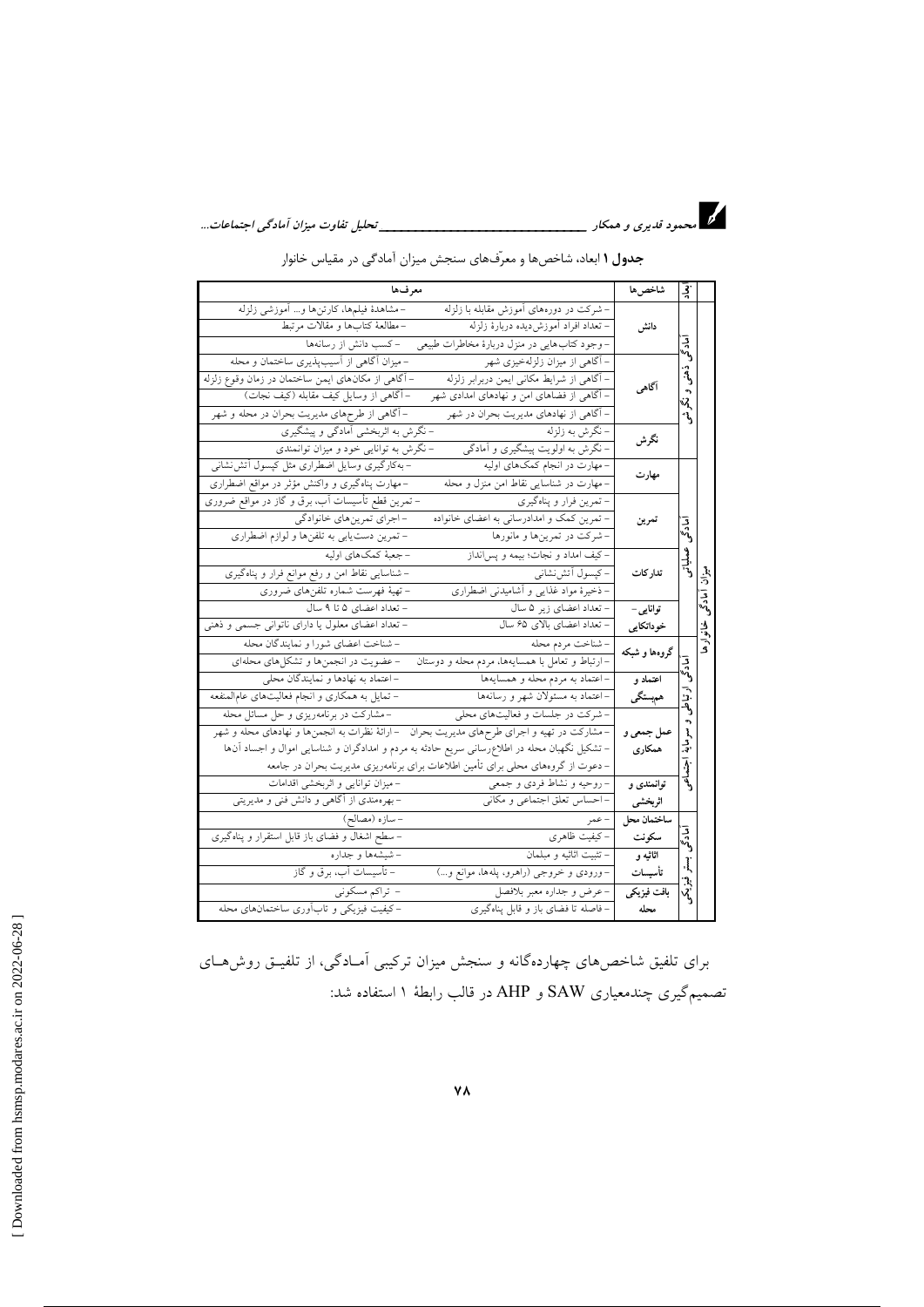مدرس علوم انسانی- برنامه ریزی و آمایش فضا \_\_\_\_\_\_\_\_\_\_\_\_\_\_\_\_\_\_\_\_\_\_\_\_\_\_\_\_\_\_ دورهٔ هفدهم، شمارهٔ ۲، تابستان ۱۳۹۲

$$
P = \sum_{i=1}^{14} w_i x_i
$$

در رابطهٔ ۱، P میزان آمادگی،  $W_i$  وزن شاخصها، و  $x_i$  شاخصهای میزان آمادگی از ۱ تا ۱۴ هستند. وزن نسبی شاخص های چهاردهگانه و نیز ابعاد چهارگانه از طریــق پرســش نامــهٔ خبرگان و تکنیک AHP گروهی و با استفاده از نرمافزار Expert choice بهدست آمده است (ر.ک شکل زیر).



شکل ۳ وزن ابعاد و شاخص های میزان آمادگی بهدستآمده از پرسش نامهٔ خبرگان و نرمافزار Expert Choice

٢-٣- روش تحقيق، جامعهٔ آماري و روش نمونهگيري برای اَزمون فرضـیههــا، در چــارچوب روش تحقیــق کمـّـی- پیمایشــی، از روشهــای علّــی-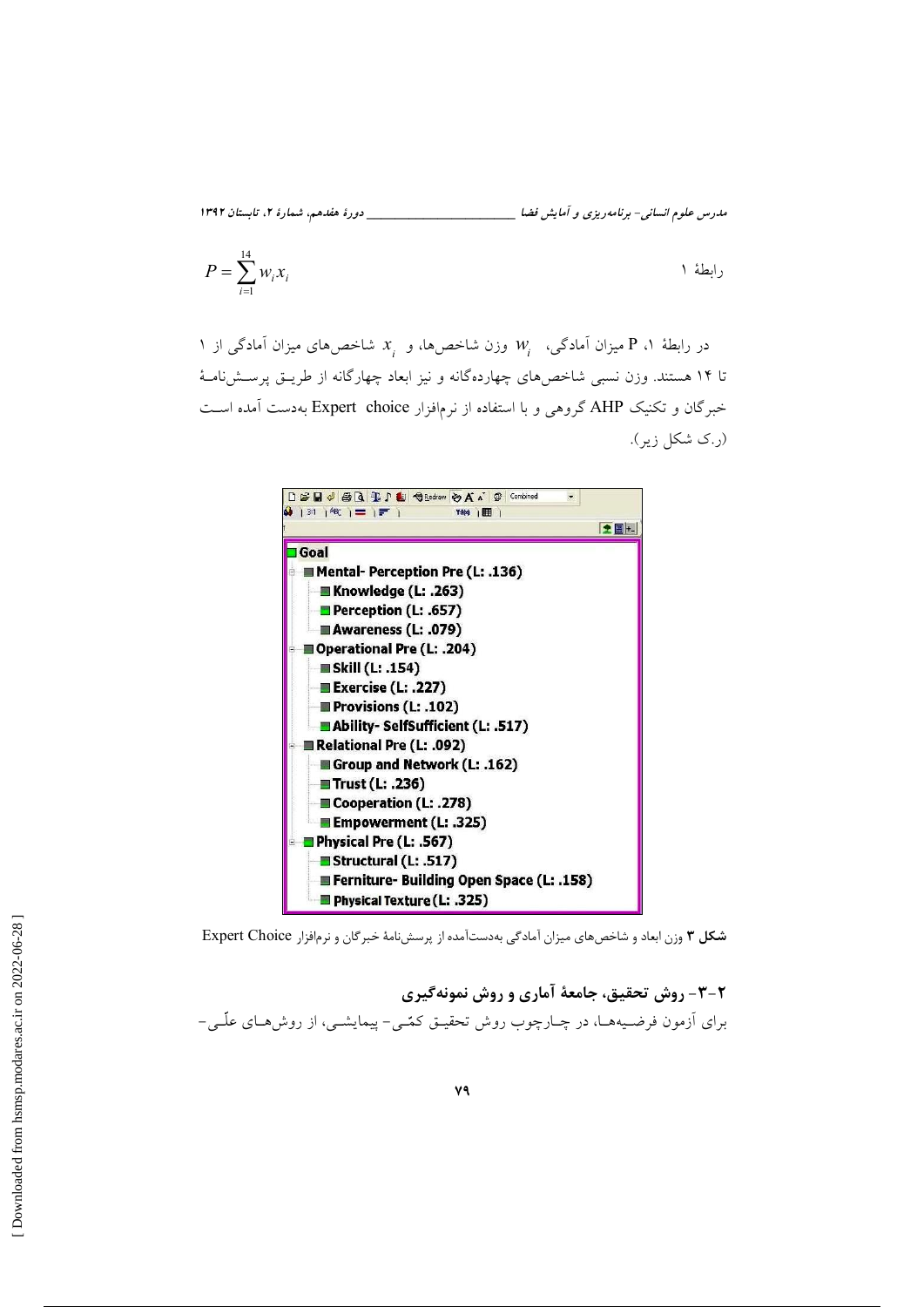مقایسهای و هم بستگی استفاده شد. جامعهٔ آماری یژوهش شامل ۳۸۰، ۳۸۰ خانوار شهر شیراز در سال ۱۳۹۰ است. حجم نمونه نیز با استفاده از روش کوکران، ۳۲۲ خـانوار شـد کـه بـرای دقت بیشتر، به ۳۵۰ عدد افزایش یافت. برای نمونهگیری، ابتدا براساس تحقیقات قبلی، منـاطق شهرداری شهر شیراز ازنظر سطح توسعه به سه طبقهٔ بالا، متوسط و پایین تقسیم شد؛ سپس از هر طبقه به روش خوشهای- تصادفی یک محله و درمجموع سه محله (بالا، متوسط و پـایین) انتخاب شد. خانوارهای نمونه نیبز پهروش سیستماتیک انتخباب شبد. از ۳۵۰ پرستش نامیهٔ توزیع شده، ۳۱۲ پرسش نامه برگشت داده شد (جدول ۲).

| درصد تجمعي      | درصد            | فراواني | محلات |
|-----------------|-----------------|---------|-------|
| 7.777           | 7.777           | v٣      | بالا  |
| 7.00/A          | 7577            | ۱۰۱     | متوسط |
| $7 \cdot \cdot$ | 7.88/7          | ۱۳۸     | پايين |
|                 | $7 \rightarrow$ | ۳۱۲     | ß     |

جدول ٢ فراوانی و درصد خانوارهای نمونه به تفکیک محله

#### ۶-۴- روش گردآوری و تحلیل دادهها

دادههای مورد نیاز با استفاده از پرسشنامههای خانوار، کارشـناس و خبرگـان گـردآوری شــد. یر سش نامهٔ خانوار در دو قسمت سؤالهای عمومی و سؤالهای اختصاصی میـزان آمـادگی در قالب طيف پنج گانهٔ ليكرت تنظيم شد. پرسشنامهٔ كارشناس نيز شامل يازده سـؤال و بــهروش میدانی توسط پژوهشگر برای هر خانوار بهطور جداگانه تکمیل شد. پرسش نامـهٔ خبرگــان نیــز بهروش مقايسهٔ زوجی طراحی و توسط بیست نفر از خبرگان مـدیریت بحـران تکمیــل شــد. روایی پرسشنامهٔ خانوار بهروش محتوایی و صوری بررسی شد. ضریب پایایی نیـز از طریــق روش ألفاي كرونباخ بررسي و تأييد شد.

برای تحلیل دادهها از روشهای تحلیل کمّی- توصیفی و تحلیل کمّی- رابطهای استفاده شد: ١- در فرضيهٔ اول، از آمارههاى توصيفى (ميانگين، انحراف معيار و...) و روشهاى تحليل واریانس یکطرفه و آزمون توکی استفاده شد. ۲– در فرضـیهٔ دوم، روش هــمېســتگی پیرســون بهكار رفت.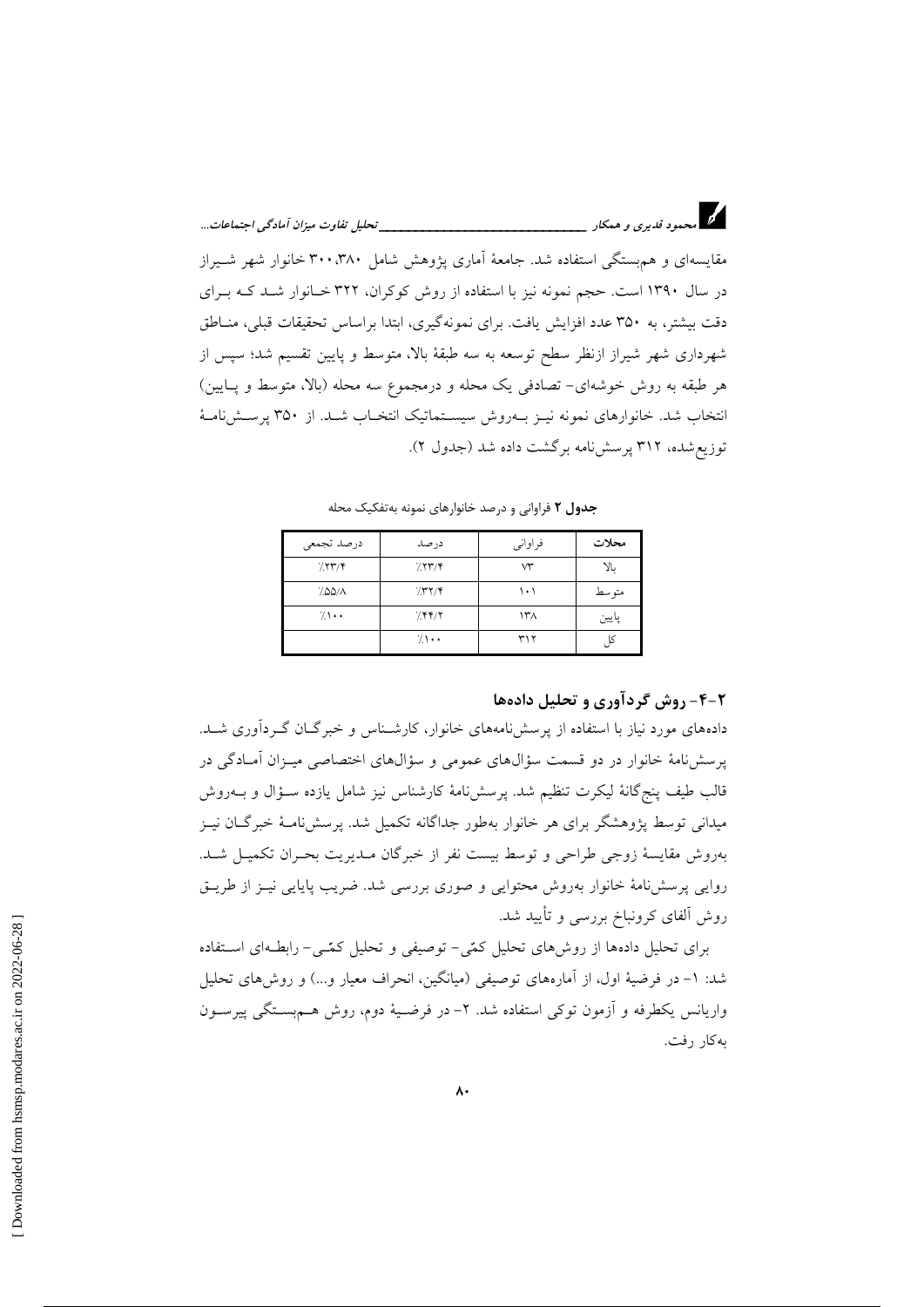مدرس علوم انسانی- برنامه ریزی و آمایش فضا \_\_\_\_\_\_\_\_\_\_\_\_\_\_\_\_\_\_\_\_\_\_\_\_\_\_\_\_\_\_ دورهٔ هفدهم، شمارهٔ ۲، تابستان ۱۳۹۲

## ۴- يافتەهاي پژوهش

#### ۳-۱- تحلیل تفاوت میزان آمادگی اجتماعات محلهای شهر شیراز

نتايج مقايسهٔ تطبيقي اَمارەهاي توصيفي متغيرهاي سن، تحصيلات، بعد خانوار، دراَمد و منزلت شغلی خانوارهای محلات مختلف در جدول شمارهٔ سه آمـده اسـت. یافتـههـای ایـن جـدول تصویر روشنی از وضعیت خانوارهای محلات نمونه و تفاوت آنها با یکدیگر ارائه میدهد.

|                      |                                   |                         |                        |                   | متغيرها      |       |  |
|----------------------|-----------------------------------|-------------------------|------------------------|-------------------|--------------|-------|--|
| منزلت شغلى           | درآمد (تومان)                     | بعد خانوار              | تحصيلات                | سن                |              | محلات |  |
| rv                   | $rr \cdots$                       | ١                       | ٠                      | ۲۵                | حداقل        |       |  |
| ۹۵                   | $Y \cdot \cdot \cdot \cdot \cdot$ | ٩                       | ۲۱                     | $\Lambda$         | حداكثر       |       |  |
| 57.79                | $V \wedge \cdot \Delta Y \wedge$  | $\mathsf{r}/\mathsf{q}$ | 17/T1                  | ۴٨                | ميانگين      | بالا  |  |
| <b>17.9V</b>         | <b>YYYAVY</b>                     | $1/\mathfrak{f}$        | $Y \wedge 9$           | 11/09             | انحراف معيار |       |  |
| $\mathsf{r}$ .       | $\gamma \gamma \cdots$            | ١                       | ٠                      | ۲۵                | حداقل        |       |  |
| 4V                   | <b>Y</b> *****                    | ٩                       | ۲۲                     | $\lambda\lambda$  | حداكثر       |       |  |
| QV.V9                | 57A9                              | $Y/\lambda$             | $\mathcal{N}(\lambda)$ | ۵۱                | ميانگين      | متوسط |  |
| 11.1V                | rrq.rrr                           | $1/\Delta f$            | Q/YY                   | 14/7.             | انحراف معيار |       |  |
| ۲۶                   | $\lambda \cdot \cdot \cdot \cdot$ | ١                       | ٠                      | ۲۶                | حداقل        |       |  |
| $\wedge$             | <b>Y</b> *****                    | ٩                       | ١٨                     | $\Lambda$         | حداكثر       |       |  |
| ۵۲.۵۲                | 014110                            | $\mathbf{r}/\mathbf{r}$ | 1.17                   | ۴۹                | ميانگين      | ڀاپين |  |
| $\mathcal{L}$        | Y55YY                             | 1/99                    | Y/Y                    | 17/T <sub>A</sub> | انحراف معيار |       |  |
| ۲۶                   | $\lambda \cdot \cdot \cdot \cdot$ | $\lambda$               | $\bullet$              | ۲۵                | حداقل        |       |  |
| 4V                   | $Y \cdot \cdot \cdot \cdot \cdot$ | ٩                       | ۲۲                     | $\lambda\lambda$  | حداكثر       |       |  |
| $\Delta$ ۶ $\Lambda$ | $51$ rorv                         | $Y/\lambda$             | 11/4A                  | ۵۰                | ميانگين      | کل    |  |
| 11.10                | ۳۵۶.۹۶                            | $1/\Delta V$            | ۵                      | 17.9              | انحراف معيار |       |  |

جدول ۳ مقایسهٔ تطبیقی آمارههای توصیفی متغیرهای اجتماعی-اقتصادی خانوارهای محلات مختلف

براساس جدول شمارهٔ سه، خانوارهای محلهٔ بالا ازنظر متغیرهای تحصیلات، بعـد خـانوار، درآمد و منزلت شغلی میانگین بالاتری نسبت به دو محلهٔ دیگر دارند. نتـایج تحلیـل واریــانس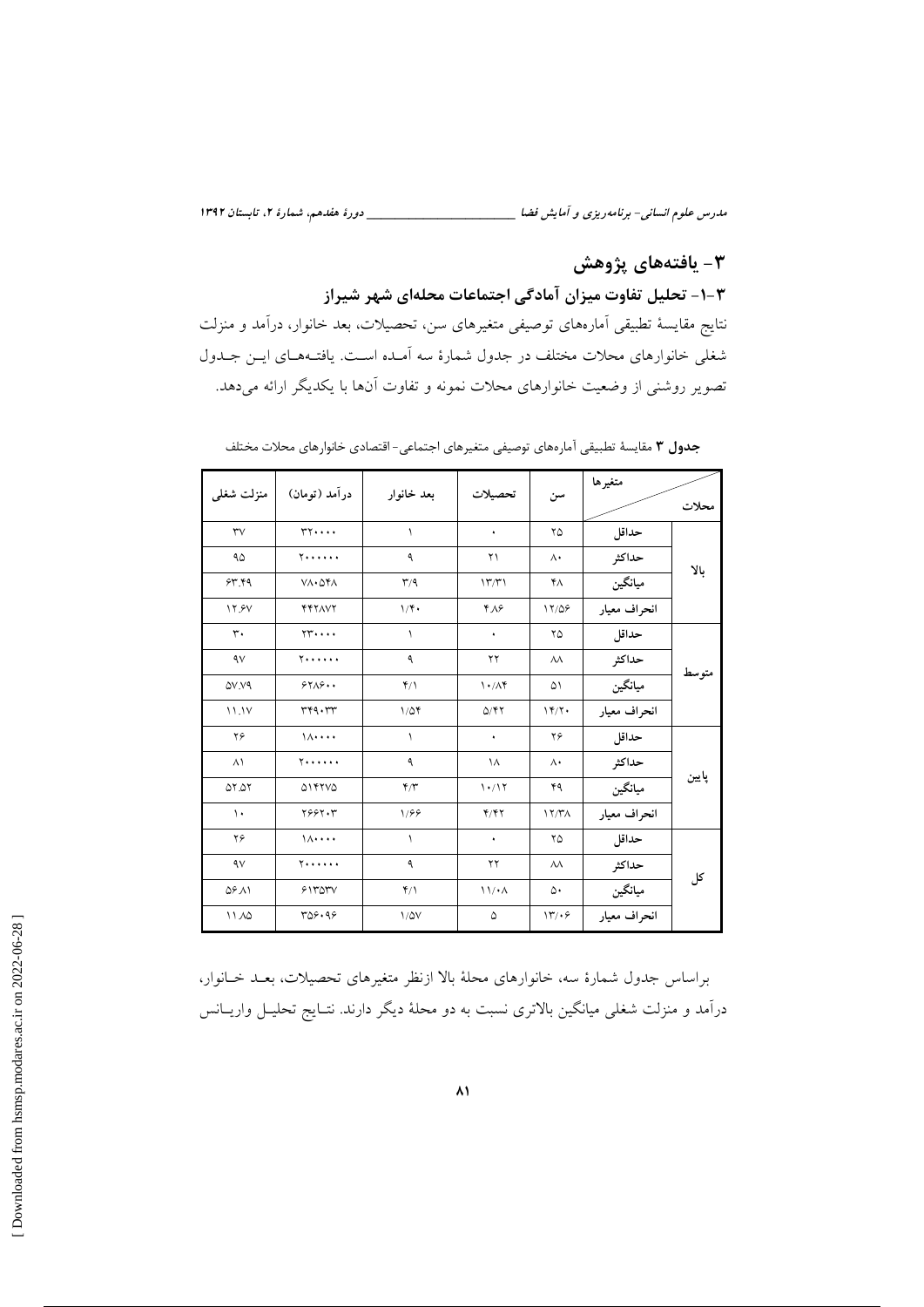یکطرفه نیز نشان میدهد ازنظر متغیرهای شغل، درآمد و تحصیلات بین محلات تفاوت معنادار وجود دارد.

برای اندازهگیری میزان آمادگی، مطابق تعریف عملیاتی، ابتـدا مقـادیر مربـوط بـه شـاخص۵حـای چهاردهگانه برای هر خانوار محاسبه شد. سپس وزن نسـبی شـاخص۵مـا از روش «AHP گروهـی» بهدست آمد. در ادامه، با استفاده از روش «مجموع سادهٔ وزیــن– SAW»، شــاخص ترکیبــی «میــزان آمادگی» محاسبه شد. نتایج (مطابق جدول ۴) اندازهٔ شاخصهای چهاردهگانه را برحسب آمارههــای توصیفی حداقل، حداکثر، میانگین و انحراف معیار بهتفکیک محلات نشان میدهد.

|            | ابعاد        |                         | آمادگی ذہنی نگرشی         |                   |                      | آمادگی عملیاتی       |                      |                       |                                       | آمادگی ارتباطی        |                        |                        |                        | أمادگى بستر فيزيكى            |                 |
|------------|--------------|-------------------------|---------------------------|-------------------|----------------------|----------------------|----------------------|-----------------------|---------------------------------------|-----------------------|------------------------|------------------------|------------------------|-------------------------------|-----------------|
|            | شاخص ها      | $\frac{1}{2}$           | آکاهمی                    | ړنې<br>د          | چ<br>(ن              | تەرىن                | تداركات              | توانايى<br>شوداتكا يى | گروه و شبک                            | اعتماد و<br>ِ همېستگى | لحمل<br>جمعى همكارى    | توانمندي اثربخشو       | مقاومت<br>ساختمان      | 马.                            | بافت فيزيكو     |
|            | محلات        |                         |                           |                   |                      |                      |                      |                       |                                       |                       |                        |                        |                        |                               |                 |
|            | حداقل        | ٠                       | ۰                         | ٠                 | $\bullet$            | $\bullet$            | ۰                    | ٠                     | ٠                                     | ٠                     | ۰                      | ٠                      | ٣.                     | ٠                             | $Y \setminus Y$ |
|            | حداكثر       | $\Lambda$               | 91/0                      | $\cdots$          | $\cdots$             | $\cdots$             | $\cdots$             | $\cdots$              | $V \hat{Y} / Y$                       | 91/                   | ٩.                     | $\cdots$               | $\cdots$               | $\cdots$                      | $\cdots$        |
| ∌.         | ميانگين      | ٣۶                      | $\mathsf{rv}$             | $\tau\tau$        | ۴٣                   | ۲۲                   | ۲۶                   | $\wedge$              | ۲۶                                    | rr                    | $\mathbf{r}$ .         | ٢Λ                     | ۶۲۶                    | $Y^{\varphi}$ .               | ۶۳۸             |
|            | انحراف معيار | ۱۸                      | $\mathbf{Y}^{\mathbf{F}}$ | ۲۱                | ۲۳                   | ١٨                   | ۲۲                   | $\Upsilon$            | $\vee$                                | $\overline{1}$        | ۲۱                     | ١٩                     | ۶۲۶                    | YY.9                          | $\vee$          |
|            | حداقل        | ٠                       | $\bullet$                 | ٠                 | $\bullet$            | $\ddot{\phantom{0}}$ | $\ddot{\phantom{0}}$ | $\ddot{\phantom{0}}$  | $\ddot{\phantom{a}}$                  | $\ddot{\phantom{0}}$  | $\bullet$              | $\ddot{\phantom{0}}$   | $\sqrt{2}$             | $\bullet$                     | ۵               |
|            | حداكثر       | $\Lambda\Lambda/\Delta$ | 90/1                      | $\wedge\breve{r}$ | ۹۶                   | ٧۵                   | ٩.                   | $\cdots$              | $\cdots$                              | $\cdots$              | $\wedge\breve{r}$      | $\wedge^{\star}$       | $\cdots$               | $\Lambda$ ٩                   | 4V              |
| متوسط      | ميانگين      | ٣۵                      | $\mathsf{rv}$             | ٣١                | $\forall$            | ١٩                   | ۲۶                   | $\wedge$ ٢            | ۲۵                                    | $\mathbf{r}$          | ۲۵                     | ۲۶                     | ۵۴.۳                   | YYY                           | ۵۶              |
|            | انحراف معيار | ۱۸                      | $\Upsilon$                | ۱۹                | ١٩                   | ١٨                   | ۱۸                   | $\mathbf{y}$          | $\mathbf{y}$                          | ١٩                    | ١٩                     | $\mathcal{A}$          | $Y \Lambda / \Lambda$  | $Y \setminus Y$               | ۱۸              |
|            | حداقل        | ٠                       | ٠                         | ٠                 | $\bullet$            | $\bullet$            | $\bullet$            | $\bullet$             | ٠                                     | ۰                     | ۰                      | ٠                      | $\lambda$              | $\bullet$                     | $\lambda$       |
|            | حداكثر       | $\cdots$                | $\cdots$                  | ٧۶                | $\Lambda$ ٢          | V                    | ٧۵                   | $\cdots$              | $\mathop{\mathsf{A}\cdot/\mathsf{A}}$ | V9/7                  | $\cdots$               | $\wedge\wedge$         | ٩.                     | $\wedge$                      | AA.7            |
| بايين      | ميانگين      | ٣۶                      | $\mathsf{rv}$             | ۲Λ                | $\mathsf{rv}$        | ۱۵                   | ۲۵                   | $\Lambda^*$           | $\Upsilon$                            | $\uparrow$            | ۲۹                     | $\mathsf{Y}\mathsf{V}$ | ۲۹.۱                   | $Y \setminus Y$               | 44.1            |
|            | انحراف معيار | $\backslash\mathsf{V}$  | ۲۱                        | $\vee$            | $\mathbf{y}$         | ۱۵                   | ١٩                   | ۲۲                    | $\mathcal{N}$                         | ۱۸                    | ۲۱                     | $\mathcal{A}$          | ٢٢.٩                   | $\Lambda \Delta$              | YYY             |
|            | حداقل        | ٠                       | $\bullet$                 | ٠                 | $\ddot{\phantom{0}}$ | $\ddot{\phantom{0}}$ | $\bullet$            | $\ddot{\phantom{0}}$  | $\ddot{\phantom{0}}$                  | $\ddot{\phantom{0}}$  | $\bullet$              | $\ddot{\phantom{0}}$   | $\sqrt{2}$             | $\ddot{\phantom{0}}$          | $\sqrt{2}$      |
|            | حداكثر       | $\cdots$                | $\cdots$                  | $\cdots$          | $\cdots$             | $\cdots$             | $\cdots$             | $\cdots$              | $\cdots$                              | $\cdots$              | $\cdots$               | $\cdots$               | $\cdots$               | $\cdots$                      | $\cdots$        |
| $\epsilon$ | ميانگين      | $\mathbf{r}$ ۶          | $\mathsf{rv}$             | $\mathbf{r}$ .    | $\mathsf{r}_\Lambda$ | ١٨                   | ۲۵                   | $\wedge$              | $\mathbf{y}$                          | $\tau\tau$            | $\mathsf{Y}\mathsf{V}$ | $\mathsf{Y}\mathsf{V}$ | ۴۵.۱                   | YY.9                          | ۵۵.۱            |
|            | انحراف معيار | ۱۸                      | $\Upsilon$                | ١٩                | $\Upsilon$           | $\vee$               | ١٩                   | $\Upsilon$            | ١٨                                    | $\overline{1}$        | $\overline{1}$         | ١٩                     | $\mathsf{Y}\mathsf{V}$ | $\mathbf{Y} \cdot \mathbf{N}$ | $Y \setminus Y$ |

جدول ۴ مقايسهٔ تحليل شاخصهاى ميزان آمادگي دربرابر زلزله خانوارهاى نمونهٔ محلات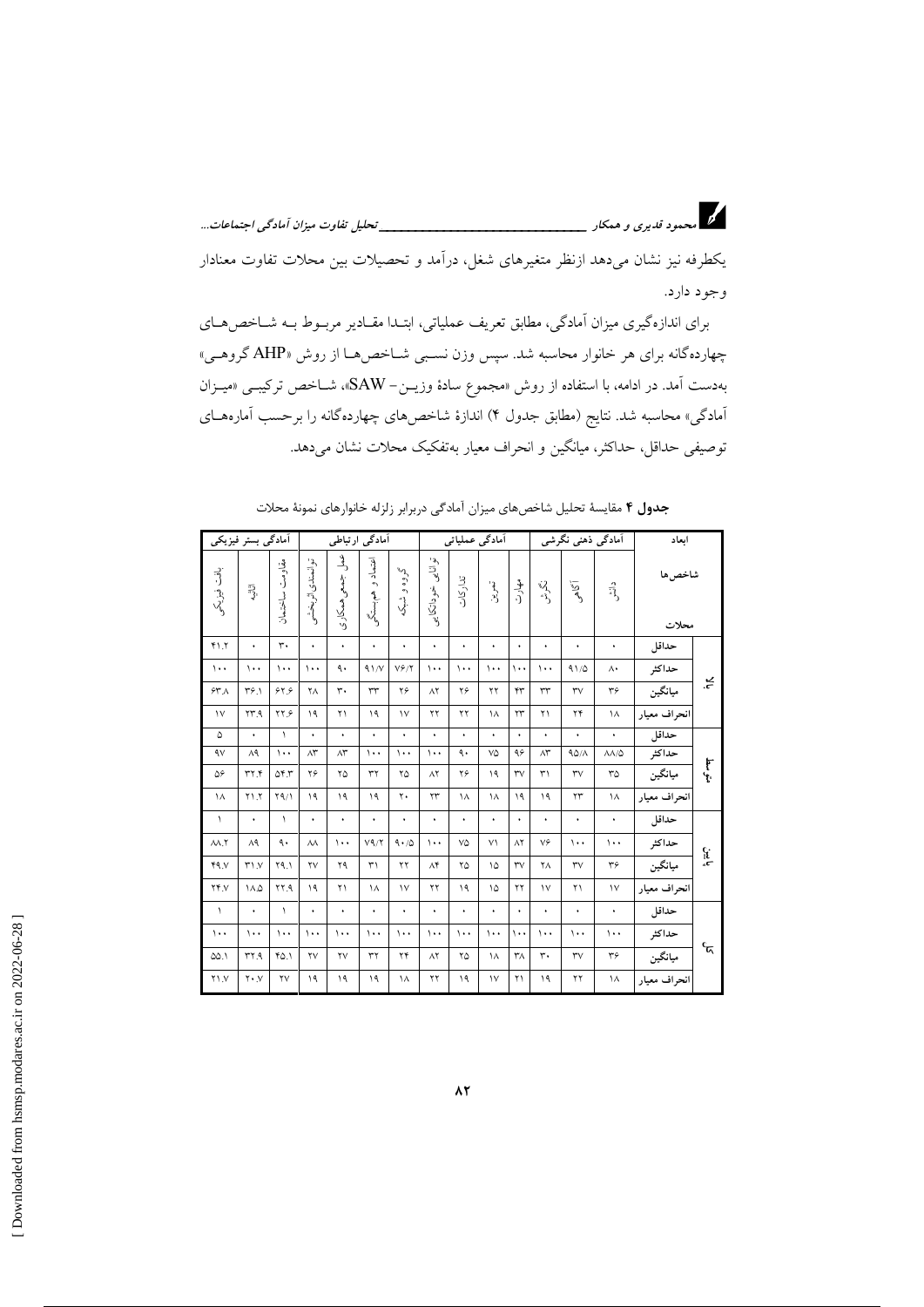يافتههاي تحقيق نشان مي دهد ازنظر شاخص هاي دانش، اگاهي، تداركات، خوداتكايي، اعتمــاد-هم بستگی و توانمندی–اثربخشی، برحسب آمارهٔ میانگین تفاوت چندانی بین محلات وجـود نــدارد و میزان آن در حد پایین است. اندازهٔ شاخصهای نگرش، تمرین، گروه- شبکه، مقاومت ساختمان، اثاثیه و بافت فیزیکی از محلات بالا به پایین کاهش می یابد. در شاخصهای مهارت و عمل جمعی، محلهٔ بالا نسبت به دو محلهٔ دیگر اندازهٔ بالاتری دارد. تفاوت خانوارهای محــلات ســهگانــه، اغلــــــ بهترتیب در شاخصهای مقاومت ساختمان، بافت فیزیکی و تمرین است و ایــن تفــاوت براســاس تحلیل واریانس یکطرفه در سطح اطمینان ۹۵ درصد معنادار است.

در ادامه، با ترکیب شاخصهای مربوط به هر بعد بـا روش مجمـوع سـادهٔ وزیـن (مطـابق جدول ۵)، میزان آمادگی برحسب ابعاد مختلف و نیز میزان ترکیبی و کلـی آن بـهدسـت آمـد. براساس این نتایج، میزان آمادگی کل و نیز ابعاد چهارگانه در محـلات مختلـف انـدازهٔ بـالایی ندارد. با توجه به مقیاس تعریفشده که بین ١ تا ١٠٠ است، مقادیر کمتر از ۴۰ میزان آمادگی کم یا پایین را بیان میکند.

| آمادگی کل           |                           | آمادگی ارتباطی         | اَمادگی عملیاتی | ذهنی و        | ابعاد أمادگي |       |  |
|---------------------|---------------------------|------------------------|-----------------|---------------|--------------|-------|--|
|                     | بستر فيزيكي               |                        |                 | نگرشى         |              | محلات |  |
| $Y \hat{Y} / V$     | ٣۶.٣٢                     | ۲                      |                 | ۶             | حداقل        |       |  |
| $Vf/\19$            | 91/94                     | 9A/99                  | $\cdots$        | VT/TT         | حداكثر       | بالا  |  |
| 49/19               | $\Delta\lambda/\Lambda$ ۴ | ۲۹                     | ۲۹              | ٣۶            | ميانگين      |       |  |
| 11/T                | 19/19                     | $\Upsilon$             | ۱۹              | $\vee$        | انحراف معيار |       |  |
| $Y \cdot / \Lambda$ | 177.                      |                        |                 | ٢             | حداقل        |       |  |
| 9/1                 | $\lambda$ Y/QQ            | ۶١                     | $\Lambda$       | ٧۴            | حداكثر       |       |  |
| $YY/\cdot 0$        | $Q1/\Upsilon V$           | $\mathsf{Y}\mathsf{V}$ | ۲۶              | ٣۵            | ميانگين      | متوسط |  |
| 9/94                | 14/VI                     | $\Upsilon$             | $\vee$          | ۱۵            | انحراف معيار |       |  |
| 9/1                 | $\mathbf{r}/\mathbf{r}$   | $\Lambda/\Delta V$     | ٠               | Λ             | حداقل        |       |  |
| 9.7.                | $V1/\Upsilon$             | $\forall$ <sup>*</sup> | $\forall$       | $VQ/\Omega$   | حداكثر       |       |  |
| YY/YY               | T9/7T                     | $\mathsf{Y}\mathsf{V}$ | ۲۴              | ٣۵            | ميانگين      | پایین |  |
| $\setminus$         | 19/0A                     | $\gamma$               | $\gamma$        | $\gamma$      | انحراف معيار |       |  |
| 9/1                 | $\mathbf{r}/\mathbf{r}$   | $\lambda$              | $\sqrt{2}$      | Y/YV          | حداقل        |       |  |
| $VY/\$              | 91/94                     | $\forall$ <sup>*</sup> | $\cdots$        | $VQ/\Omega$   | حداكثر       |       |  |
| $r_1 \cdot \omega$  | Y5/Y                      | ٢Λ                     | ۲۶              | ٣۶            | ميانگين      | کل    |  |
| 17/1V               | <b>IA/YV</b>              | ۱۲                     | ۱۶              | $\mathcal{N}$ | انحراف معبار |       |  |

جدول ۵ مقایسهٔ تحلیلی ابعاد و میزان کلی آمادگی خانوارها دربرابر زلزله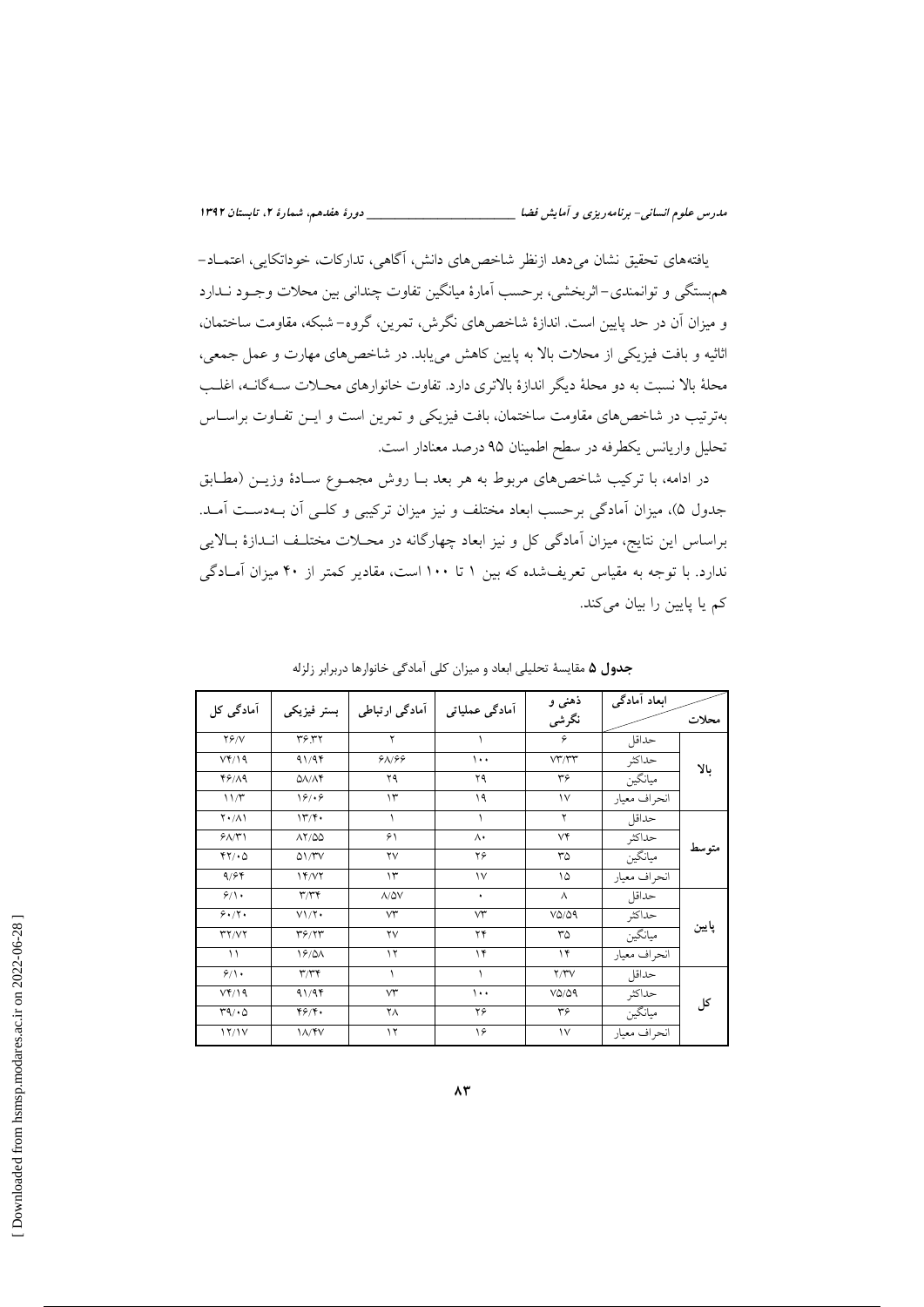.<br>نتایج تحلیل توصیفی تا این مرحله تفاوتهایی را در میـزان آمـادگی خانوارهـای محـلات سهگانه نشان میدهد. اما برای بررسی دقیقتر و نیز تعمیم نتایج بـه سـطح جامعـهٔ آمــاری، در چارچوب روش علّی- مقایسهای از روشهای «تحلیل واریـانس یکطرفـه» و «اَزمـون تــوکی» استفاده شد. براساس این، فرضیههای صفر و تحقیق به شرح زیر طرح شد و مورد آزمون قرار گر فت:

- فرضیهٔ صفر: میانگین میزان آمادگی خانوارهای محلات سهگانه با یکدیگر برابرند:

 $H_0 = \mu_1 = \mu_2 = \mu_3$ 

- فرضيهٔ تحقيق: ميانگين ميزان آمادگي خانوارهاي محلات سهگانه با يكديگر متفاوت است:

 $H_1 \neq \mu_1 \neq \mu_2 \neq \mu_3$ 

براساس نتایج تحلیل واریانس یکطرفه (جدول ۶)، ازنظر ابعـاد آمـادگی عملیـاتی و بسـتر فیزیکی بین محلات تفاوت معنادار وجود دارد. میزان آمادگی کـل نیــز در ســطح اطمینــان ۹۹ درصد دارای تفاوت معنادار است. مطابق نتایج آزمون توکی نیز میزان آمادگی بستر فیزیکـی و آمادگی کل محلات سهگانه بهصورت دوبهدو تفاوت معنادار دارد (جدول ۷)؛ بنابراین فرضیهٔ اول تأييد مي شود.

|                                |                       | Sum of Squares                 | df         | Mean Square     | F             | Sig.            |
|--------------------------------|-----------------------|--------------------------------|------------|-----------------|---------------|-----------------|
|                                | <b>Between Groups</b> | 177.884                        | ۲          | 51.777          | $.70 -$       | <b>PYY.</b>     |
| بعد آمادگی<br>ذهنی– نگرشی      | Within Groups         | VOAAS YSV                      | ۳۰۹        | <b>YFA.AAV</b>  |               |                 |
|                                | Total                 | Y59.51                         | <b>٣١١</b> |                 |               |                 |
|                                | <b>Between Groups</b> | IYAA.FYY                       | ۲          | 555 YYY         | ٣.٥٣٠         | $\cdot$ $\cdot$ |
| بعد آمادگی<br>عملیاتی          | Within Groups         | <b><i><u>DETATEFA</u></i></b>  | ۳۰۹        | 1AYQ.F          |               |                 |
|                                | Total                 | <b><i><u>AVEAY.ITY</u></i></b> | Y11        |                 |               |                 |
|                                | <b>Between Groups</b> | YFA.T9Y                        | ۲          | 177.898         | <b>VYY</b>    | ۴۶۲.            |
| بعد آمادگی<br>ار نباطی اجتماعی | Within Groups         | F9.71.0V                       | $Y - 9$    | 10A. FYF        |               |                 |
|                                | Total                 | Farverag                       | Y11        |                 |               |                 |
|                                | <b>Between Groups</b> | <b>YA. 79.100</b>              | ۲          | $1f - 1A - VA$  | <b>44.478</b> | $\cdots$        |
| بعد آمادگی<br>بستر فیزیکی      | <b>Within Groups</b>  | <b>YYFAA.YAF</b>               | $Y - A$    | YOY YYO         |               |                 |
|                                | Total                 | 1.0YYF.F11                     | $Y$ ).     |                 |               |                 |
|                                | <b>Between Groups</b> | $1 - 91Y.195$                  | ۲          | <b>APDA.09A</b> | FA.05         |                 |
| آمادگی کل<br>(شاخص ترکیبی)     | Within Groups         | YF9A5.5.5                      | $Y - A$    | 115.095         |               |                 |
|                                | Total                 | $F\Delta$ 9. $Y\ldots$         | $Y$ ).     |                 |               |                 |

جدول ۶ تحليل واريانس يكطرفة ميانگين ميزان آمادگي و ابعاد چهارگانهٔ آن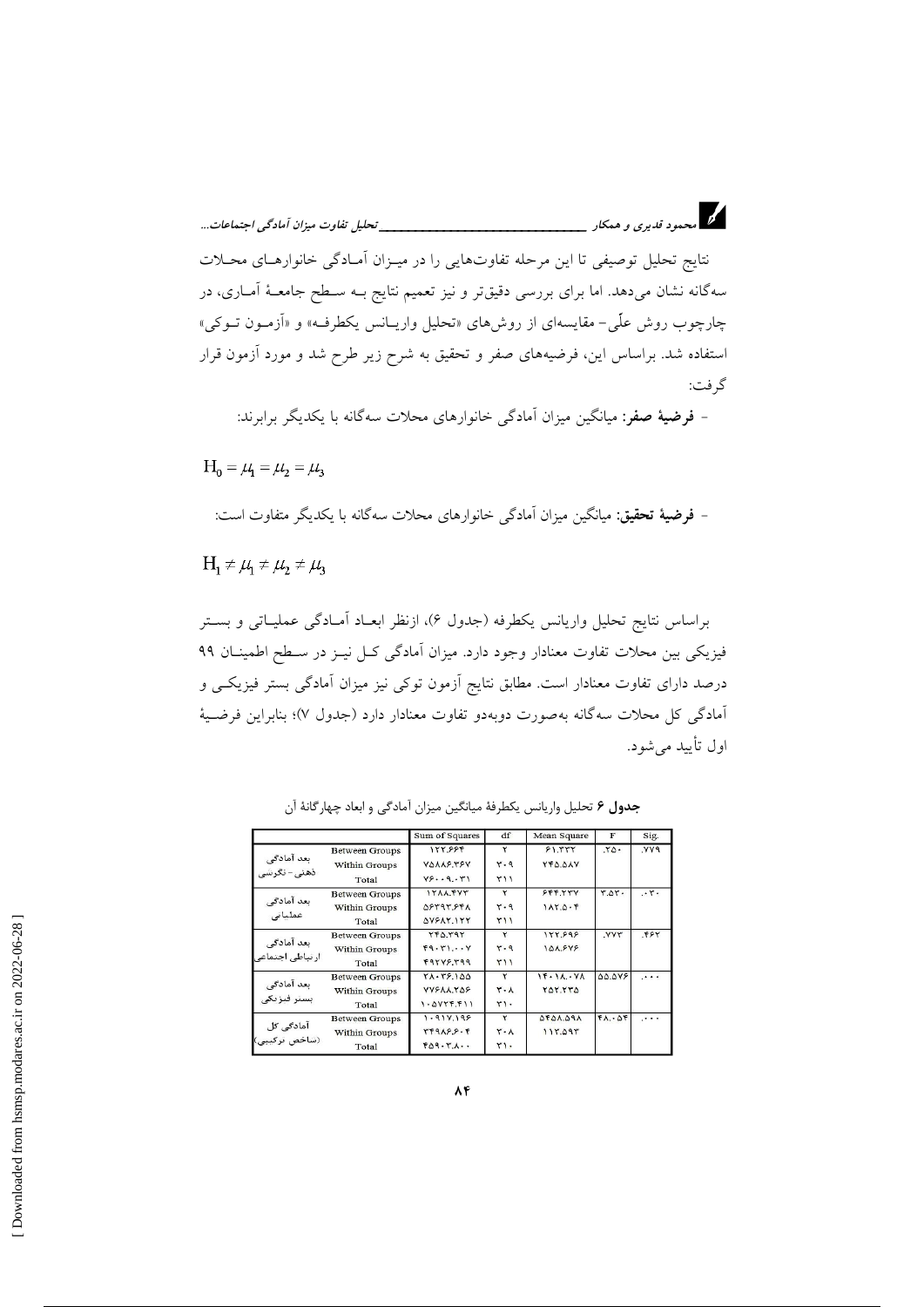|                  |             | <b>Tukey HSD</b>                                       |                           | آمادگے, کل     |                         |                      |                           |                           |         |  |  |
|------------------|-------------|--------------------------------------------------------|---------------------------|----------------|-------------------------|----------------------|---------------------------|---------------------------|---------|--|--|
|                  |             | محلات                                                  |                           |                |                         |                      | Subset for alpha $= 0.05$ |                           |         |  |  |
|                  |             |                                                        | N                         |                |                         | ٣                    |                           |                           |         |  |  |
|                  |             | پايين                                                  | ۱۳۸                       | <b>TT.VIAS</b> |                         |                      |                           |                           |         |  |  |
|                  |             | متوسط<br>بالا<br>Sig.                                  | $\ddotsc$<br>VT           | 1.             | FT.4T <sub>0</sub><br>1 | <b>FS.AA99</b><br>1  |                           |                           |         |  |  |
|                  |             | Means for groups in homogeneous subsets are displayed. |                           |                |                         |                      |                           |                           |         |  |  |
|                  |             | آمادگے عملیاتی                                         |                           |                | <b>Tukey HSD</b>        |                      | آمادگی بستر فیزیکی        |                           |         |  |  |
| <b>Tukey HSD</b> |             |                                                        | Subset for alpha $= 0.05$ |                |                         |                      |                           | Subset for alpha = $0.05$ |         |  |  |
| محلات            | N           |                                                        |                           |                | محلات                   | N                    |                           |                           |         |  |  |
| بابين            | ١٣٨         | <b>٢٣.٨٧٠٩</b>                                         |                           |                | ياسن                    | ۱۳۸                  | <b>TS.TTAF</b>            |                           |         |  |  |
| متوسط            | $1 - 1$     | $19.90 - F$                                            |                           | $Y9.90 - F$    | متوسط                   | $\sum_{i=1}^{n} x_i$ |                           | <b>ALTEAT</b>             |         |  |  |
| بالا             | $Y\uparrow$ |                                                        |                           | <b>YA.VIAV</b> | ىالا                    | ۷٣                   |                           |                           | 58.8491 |  |  |

جدول ۷ جدولهای مقایسهای آزمون توکی برای محلات چهارگانه بهتفکیک متغیرهای تحقیق

٣-٣- تحليل رابطة ميزان آمادكي با وضعيت اقتصادي- اجتماعي خانوارها برای أزمون فرضیهٔ دوم و تحلیل معناداری رابطهٔ میزان آمادگی با وضعیت اقتصادی– اجتماعی خانوارها، مطابق مقیاس سنجش متغیرها از ضریب هم بستگی پیرسون استفاده شد و فرضیههای صفر و تحقیق به شرح زیر تعریف شد: – فرضیهٔ صفر: بین وضع اقتصادی– اجتماعی و میزان آمادگی رابطهٔ معناداری وجود ندارد:

 $H_0 = P = 0$ 

– فرضيهٔ تحقیق: بین وضع اقتصادی– اجتماعی و میزان آمادگی رابطهٔ معناداری وجود دارد:

 $H_1 = P < 0$ 

نتایج اَزمون هم بستگی گشتاوری (جدول ۸) نشان میدهد ابعاد اَمادگی ذهنـی- نگرشــی و آمادگی بستر فیزیکی با متغیرهای منزلت شغلی، درآمد، تحصیلات و پایگاه رابطه دارند. میزان آمادگی کل نیز با اطمینان ۹۹ درصد با متغیرهای منزلت شـغلی، درآمـد، تحصـیلات و پایگـاه بهترتيب با ضرايب ٥٣١/ ٠، ٠/٤٣٠، ٠/٤٣٣. و ٠/٤١۴. رابطة معناداري دارد؛ بنابراين فرضية دوم نيز تأييد مي شود.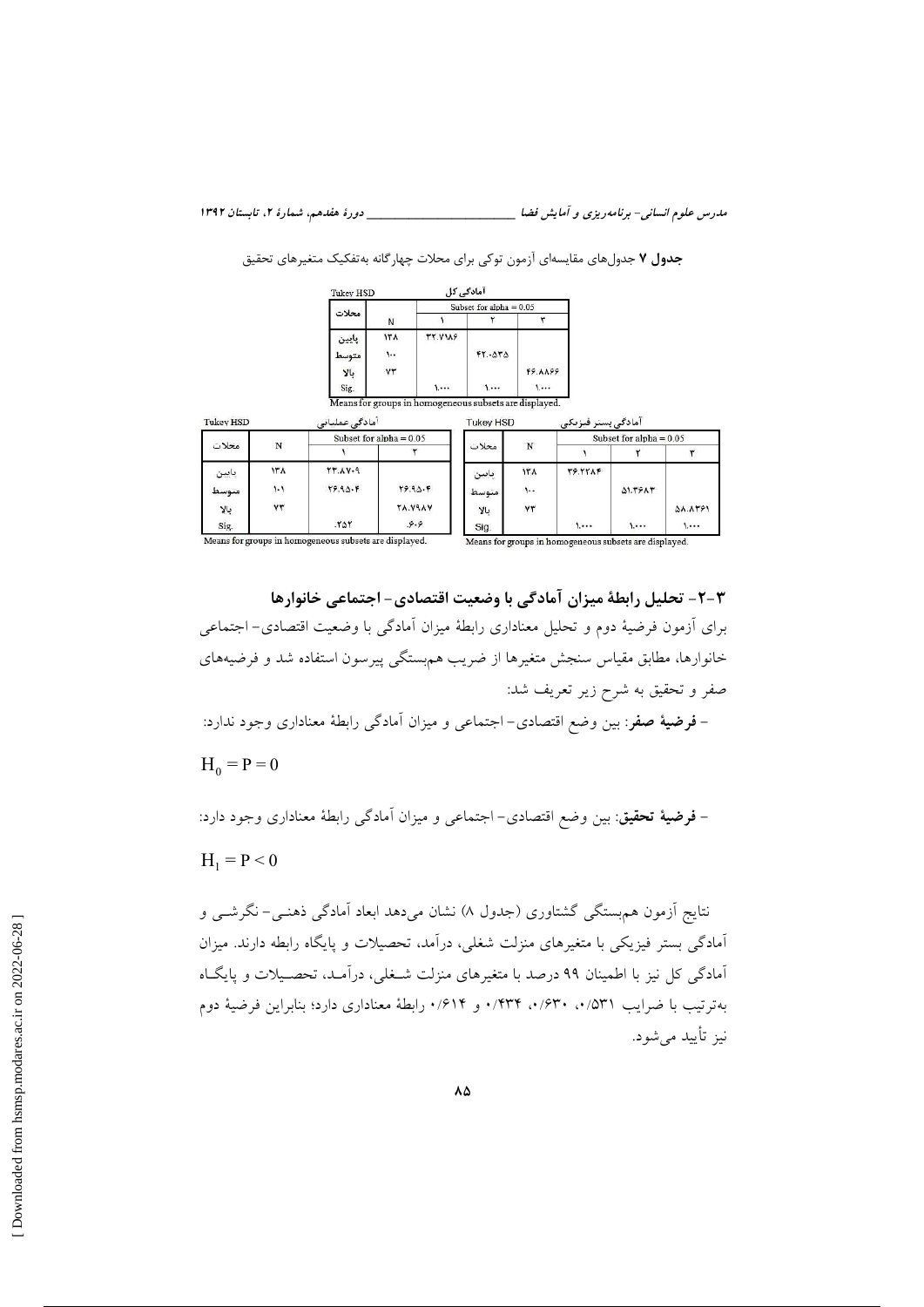

|                | آمادگی ذھنی-نگرشی آمادگی عملیاتی آمادگی رتباطی آمادگی بستر فیزیکی آمادگی کل |                   |                                 |                  |                     |            |
|----------------|-----------------------------------------------------------------------------|-------------------|---------------------------------|------------------|---------------------|------------|
| $\Delta Y^*$   | $\Delta \text{S-V}^{\text{xx}}$                                             | .86               | .49                             | $119^x$          | Pearson Correlation |            |
|                |                                                                             | rr.               | $F - F$                         | $\cdot$          | Sig. (2-tailed)     | منزلت شغلى |
| 191            | 197                                                                         | 197               | 197                             | 791              | N                   |            |
| 54.8           | $591^{xx}$                                                                  | $\cdot$ , $\cdot$ | $P^{\prime\prime}$ .            | .1195            | Pearson Correlation |            |
| $\cdots$       | $\rightarrow$ + +                                                           | 29۴               | ۴۹۴                             | .1V              | Sig. (2-tailed)     | در آمد     |
| 117            | $\frac{1}{2}$                                                               | $\frac{1}{2}$     | 117                             | ۳۱۱              | N                   |            |
|                | $rrr^*$                                                                     | .40               | $\Lambda$                       | $.15V^*$         | Pearson Correlation |            |
| $\ddotsc$      | .                                                                           | ۴۳۶               | $\Delta S$                      | $\cdots$         | Sig. (2-tailed)     | تحصيلات    |
| ۳٠۸            | ٣٠٨                                                                         | ۳۰λ               | ۳۰۸                             | ۳٠٨              | N                   |            |
| $-.$ ۴۷        | $-.$                                                                        |                   | $-.77$                          | $-.11\text{A}^2$ | Pearson Correlation |            |
| $\mathfrak{r}$ | SY                                                                          | ۹۸۷.              | $Y - Y$                         | $\lambda 7$      | Sig. (2-tailed)     | سن         |
| 117            | 117                                                                         | ٣١٢               | $Y\setminus Y$                  | ٣١٢              | N                   |            |
| $515^{xx}$     | $551^{xx}$                                                                  | ۸٦٠.              | .49                             | $.1YY^{\times}$  | Pearson Correlation |            |
| $1 + 1 +$      |                                                                             | ۵۲۱               | $\mathcal{F} \cdot \mathcal{Y}$ | $\cdots$         | Sig. (2-tailed)     |            |
| 54.            | Y9.                                                                         | 79.               | 54.                             | ٢٩.              | N                   |            |

جدول ۸ ضریب هم بستگی گشتاوری ابعاد و میزان کلی آمادگی با متغیرهای وضعیت اقتصادی- اجتماعی

#### ۴- بحث، نتیجهگیری و پیشنهادها

ازنظر آمادگی ذهنی- نگرشی و آمـادگی ارتبـاطی تفـاوتی در بـین خانوارهـای محـلات بـالا، متوسط و پایین وجود ندارد. البته، میزان آن نیز پایین است و دلیلش فقدان طرحها و برنامههای مناسب برای اطلاعرسانی خانوارهاست؛ چنانکه مطابق یافتـههـای پـژوهش، ۳۹/۱ درصـد از خانوارها از زلزلهخیز بودن شهر خود اطلاع چندانی نداشتند. البته، بین میزان آمـادگی ذهنـی-نگرشی و ارتباطی با متغیرهای شغل، درآمد، تحصیلات و پایگـاه رابطـهٔ مسـتقیم و معنـاداری بهدست آمد که بیانگر ضرورت توجـه بـه خانوارهـای دارای وضـعیت اجتمـاعی- اقتصـادی يايين تر است.

میزان آمادگی عملیاتی نیز پایین بود که ضمن نشان دادن سطح پایین اطلاعرسـانی و توجــه به امر آمادگی بهطور عمـومی، دسترسـی محـدودتر خانوارهـای دارای وضـعیت اجتمـاعی-اقتصادی پایین تر را نشان میدهد که باید مورد توجه قرار گیرد.

همچنین، یافتههای تحقیق گویای این است که آمادگی بستر یا محیط فیزیکـی خانوارهـای محلات بالا و متوسط سطح بەنسبت متوسطى دارد؛ اما در محلات پـايين ايــن أمــادگى بســيار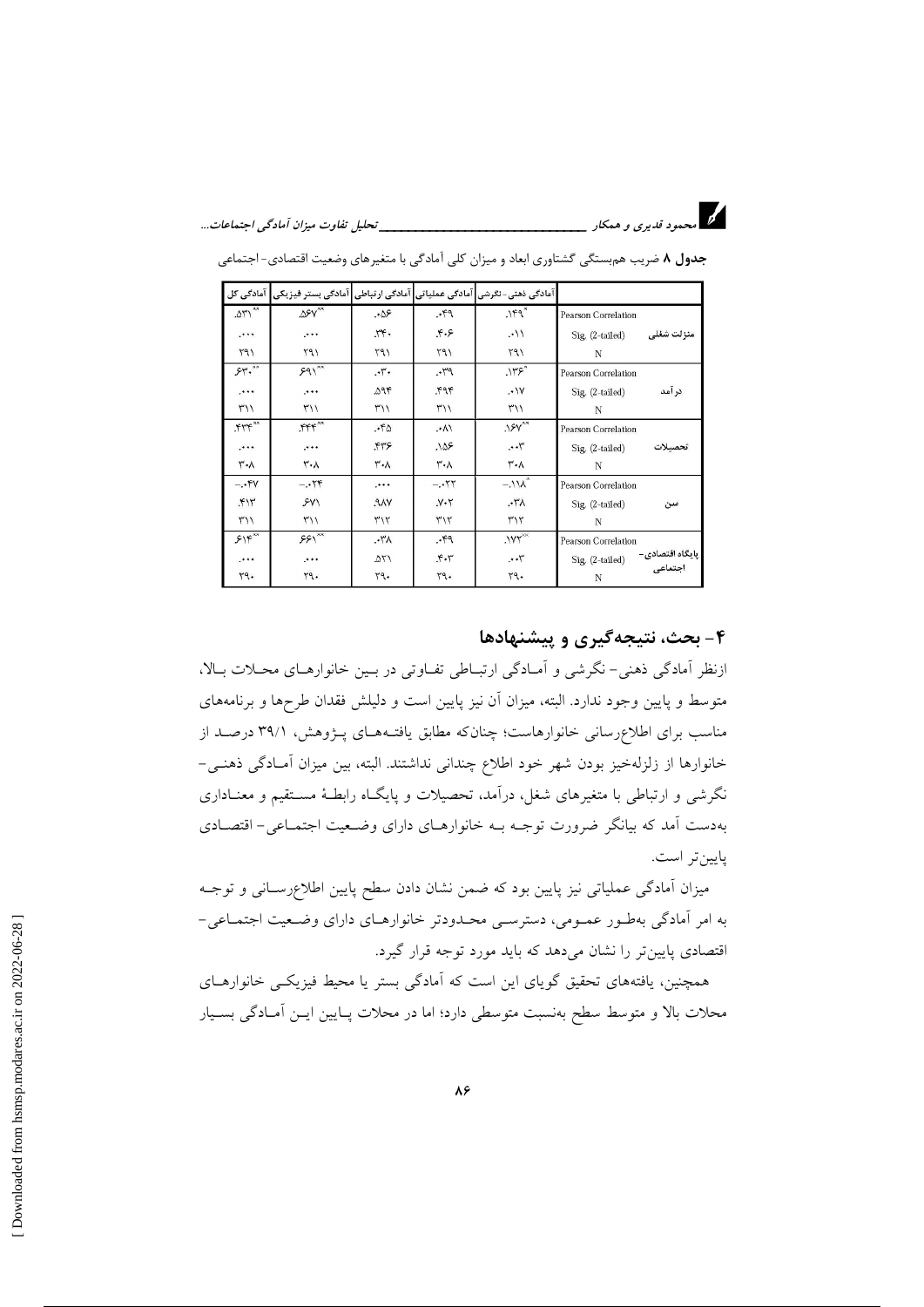پایین تر است. رابطهٔ مستقیم و قوی این بعد از آمادگی با متغیرهای شغل، درآمد، تحصـیلات و پایگاه نشاندهندهٔ اهمیت بسیار بالای وضعیت و توان اقتصادی- اجتمـاعی خانوارهـا در ایــن زمینه است. بنابراین، خانوارهای دارای سطح اقتصادی- اجتماعی پایین و متوسط پـایین بایـد بهطور جدی در قالب برنامههای توانمندسازی و افزایش دسترسی آنهـا بـه منـابع و امکانـات معیشتی مورد توجه قرار گیرند.

بررسی میزان آمادگی کل نیبز دو نکتبهٔ محبوری را پیادآوری مبی کنید: ۱- میبزان آمیادگی درمجموع پایین است؛ بهطوری که میانگین کل خانوارهای نمونه برابر بـا ۳۹ در مقیـاس ۱ تـا ۱۰۰ است. این میزان برای خانوارهای محلات بالا و پایین بهترتیب برابـر بـا ۴۶/۸۹ و ۳۲/۷۲ است. این امر بیانگر فقدان فرهنگ زندگی همراه با خطر و نبود برنامهها و سیاستهای مـدون و مستمر است. ۲- میزان آمادگی خانوارهای محلات بالا، متوسط و پـایین تفـاوت معنـاداری دارد. این تفاوت بر نقش شرایط و وضعیت اقتصادی– اجتماعی خانوارهــا در میــزان آمــادگی آنها تأکید می کند که در طراحی سیاستها و برنامهها باید مورد توجه جدی قرار گیرد.

سطح پایین آمادگی خانوارهای دارای وضعیت اقتصادی- اجتماعی بالا نیز گویای این است كه پايين بودن آمادگي فقط به توان اقتصادي- اجتماعي وابسته نيست؛ بلكـه بيـانگر اهميـت برنامههای آموزش، اطلاع رسانی و فرهنگسازی در کنـار برنامـههـای کـاهش فقـر و ارتقـای دسترسی به منابع است؛ یعنی لزوم توجه به برنامههای چندجانبه و یکپارچه.

ارتباط محدود خانوارها با نهادهای محلی، تمایل کم خانوارها برای عضویت در انجمنها و تشکّلهای محلی، تمایل کم به تشکیل گروههای داوطلب زلزله و انجمنهای محلی، اعتماد کم به توانایی نهادهای محلی در انجام درست وظایفشان از یافتههای پژوهش است که موانع جدی در تحقق آمادگی در مقیاس اجتماعات محلهای بهشمار مـی]یـد. همچنـین برپایــهٔ یافتــههــای تحقیق، ازنظر ۶۷/۹ درصد از خانوارها، دلسوزی مسئولان و نمایندگان مردم در محله کم است و اعتقاد داشتند در تهیه و اجرای طرحهای مدیریت بحران از مشارکت و همکاری مردم خیلی كم استفاده شده است.

یافتههای تحقیق گویای این است که مهارت خانوارها در استفاده از کیسـول آتـش(نشـانی، نحوهٔ چیدمان اثاثیهٔ منزل و عرضهٔ کمکهای اولیه خیلی کم است؛ درصورتی که این قبیل کارها از موارد حیاتی و اولیه در آمادگی بهشمار می∫ید. توان خانوارها در تهیهٔ برخی تدارکات اولیـه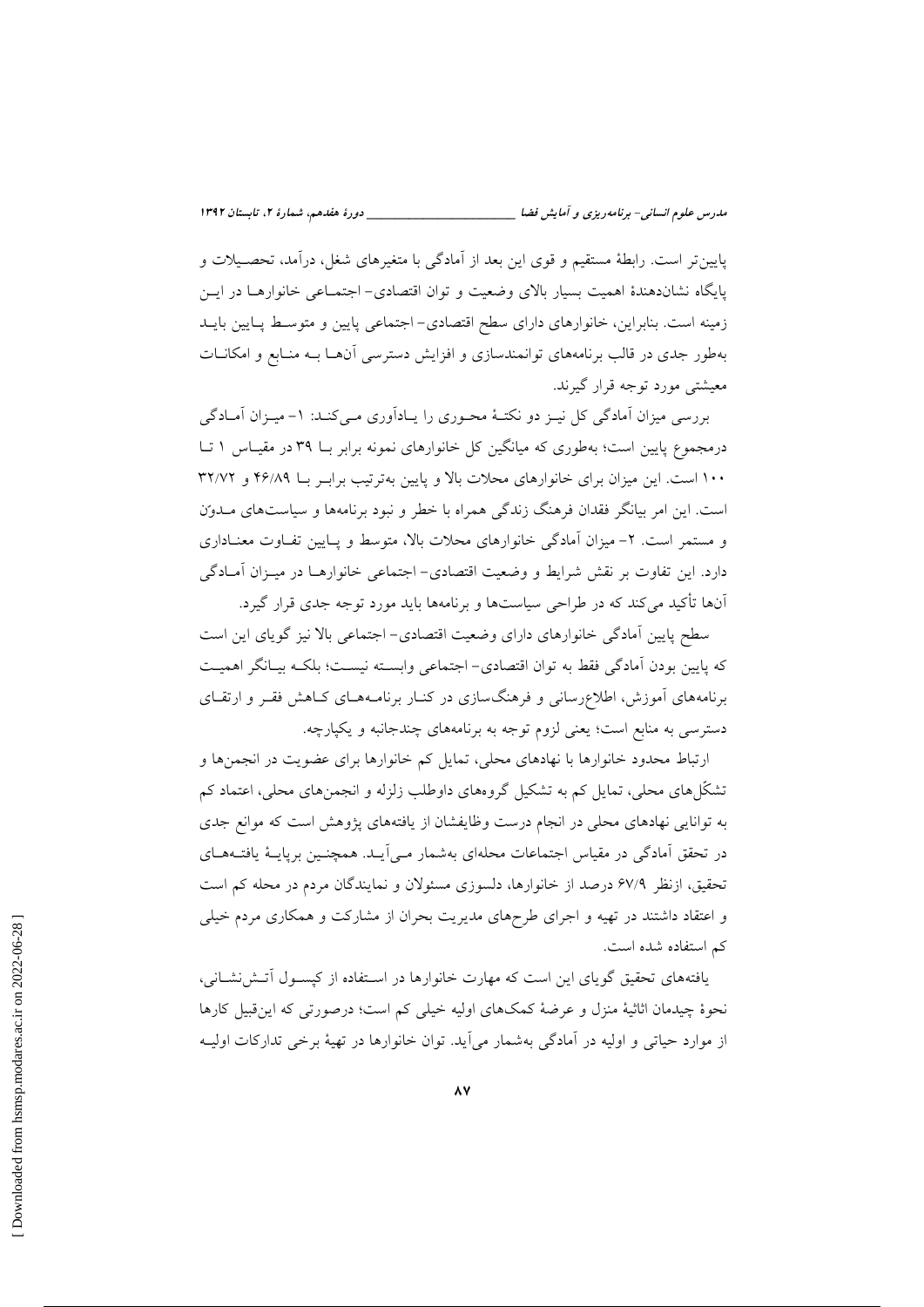برای آمادگی دربرابر شرایط بحرانی بسیار کم بود؛ بهطوری که حتی سادهترین تدارکات یعنبی شماره تلفنهای ضروری، کیسول آتش نشانی و جعبهٔ کمکهای اولیه را هم در اختیار نداشتند.

همسو با نتایج این پژوهش، نتایج مطالعات مرتبط در مناطق دیگر نیز حکایت از پایین بودن میزان آمادگی دربرابر زلزله دارد. برای مثال، جکسون و موکارجی در سال ۱۹۷۴م در پـژوهش خود اعلام کردند که ۳۷ درصد از ساکنان سانفرانسیسکو دربرابر وقوع زمـینLرزه هـیچگونـه آمادگی نداشتهاند. یافتههای مشابهی نیز در لس آنجلس بهدست آمد. ترنر و همکاران (۱۹۸۶) به این نتیجه دست یافتند که اکثر مردم معتقدند دربرابر زلزله بی دفاع هستند. این مطالعات نشـان میدهد شمار بسیاری به سرنوشت و تقدیر اعتقاد دارند و این باور سبب می شود تمـایلی بـه آمادگی دربرابر زلزله یا واکنش مناسب درمقابل هشدارهای ناشی از احتمال وقوع زمین لرزه از خود نشان ندهند. از سوی دیگر، مشخص نیست که آیا برنامههای آموزشی میتواند این نگرش را تغییر دهد. بهاعتقاد اسلوویک و همکاران، فرهنگ جامعــه و چگــونگـی برداشــت از زلزلــه و پیامدهای آن نیز اهمیت بسزایی دارد. در جوامعی که دربارهٔ ماهیت خطر برداشـتهـای اشـتباه وجود دارد، عدم آمادگی مردم ناشی از دانش ناکافی آنهاست. در چنین جوامعی ضرورت دارد برنامههای آموزشی درجهت تشویق و قدردانی از شهروندانی باشد که دانش بیشتری دارند.

#### ۵ – منابع

– آقابخشی، حبیب، «منشور مددکاری اجتماعی برای بلایای طبیعی (با نگاهی به زلزلـهٔ بـم)»، فصلنامهٔ رفاه اجتماعی، س۳، ش۱۱، صص۱۳۳-۱۴۵، ۱۳۸۲. – *بازنگری طرح تفصیلی شهر شیراز*، مهندسین مشاور شهر و خانه، شهرداری شیراز، ۱۳۸۶. – بيروديان، نادر، *مدي*ريت *بحران اصول ايمني در حوادث غير مترقبه*، انتشارات جهاد دانشگاهي مشهد، ۱۳۸۵. – تقی خانی، شهاب، تبیین نقش آموزش و مشــارکت در کــاهش ریسـک زلزلــه، پایــانiامــهٔ

کارشناسی ارشد مدیریت در سوانح طبیعی، تهران: دانشگاه تهران، ۱۳۸۵.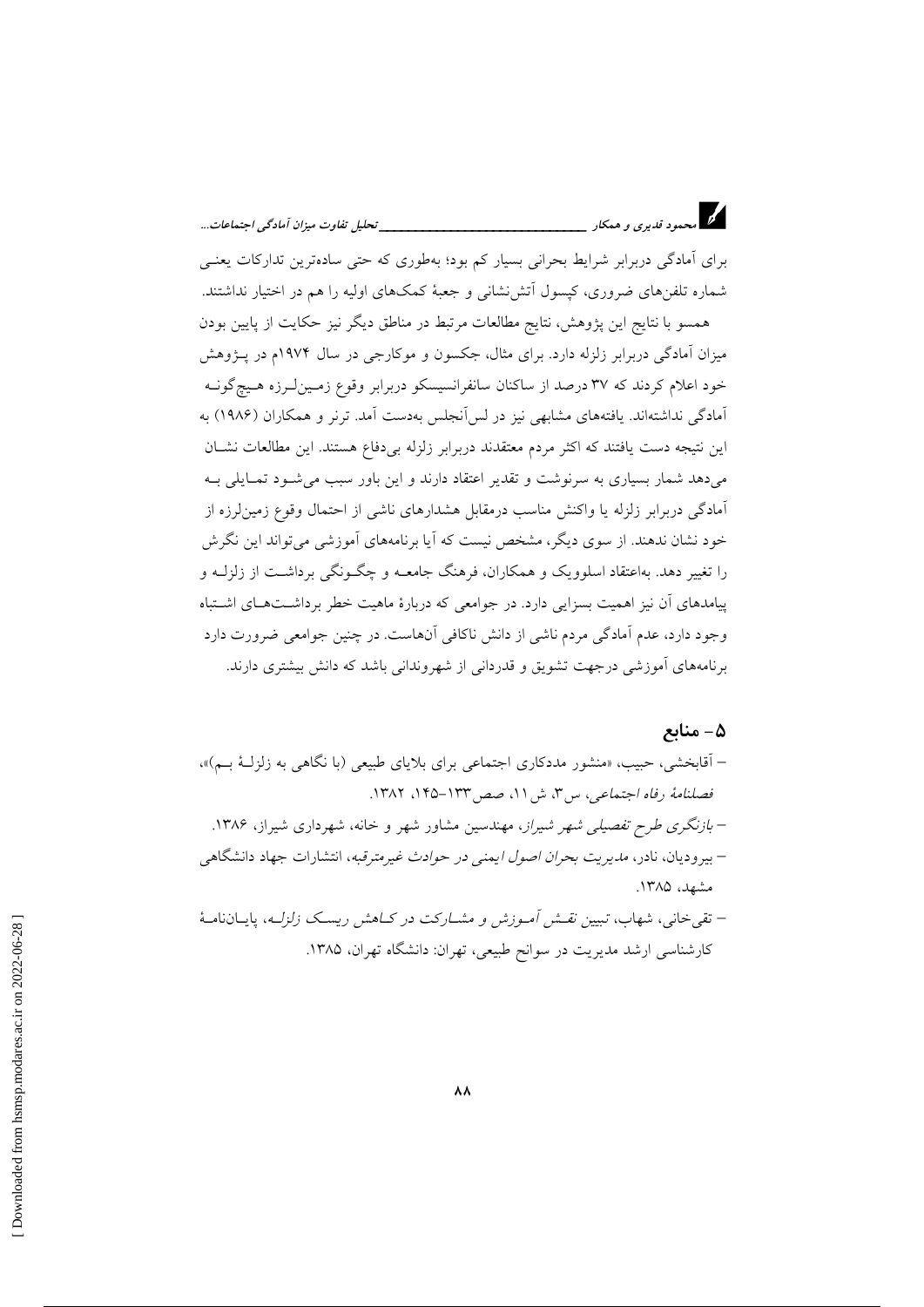- درابک، توماس ای. و هاتمر جرالد جی.، *مدیریت بحران: اصـول و راهنمــای عملــی بــرای* د*ولتهای محلی،* ترجمهٔ رضا پورخردمند، نشر مرکز مطالعات و برنامهریـزی شـهر تهـران،  $\Lambda$ ۳ $\Lambda$ ۳
- توكلي نيا، عبدالحميد، «بررسي وضعيت مديريت بحران در صنعت أب و فاضـلاب (مطالعــهٔ موردی شرکت آب و فاضلاب استان قم)» در *دومین کنفرانس بـین المللـی مـدیریت جـامع* بحران در حوادث غیرمترقبهٔ طبیعه ، تهران، ۱۳۸۵.
- جهانگیری، کتابون، سیدعلی آذین، محمد کاظم و عباس رحیمی فروشانی، *دانش، نگرش و* عملکرد مردم شهر تهران در مرحلهٔ آمادگی دربرابر زلزله، پژوهشکدهٔ علوم بهداشتی جهـاد دانشگاهی، ۱۳۸۵.
- زنگي آبادي، علي، جمال محمدي، همايون صفايي و صفر قائد رحمتي، «تحليل شاخص هاي آسیب پذیری مساکن شهری دربرابر خطر زلزله نمونهٔ موردی شهر اصفهان»، *فصلنامهٔ جغرافیا* و توسعه، ش ١٢، صص ۶۱-٧٩. ١٣٨٧.
- عرب، محمد، حجت زراعتي، فيضاله اكبري حقيقـي و رامـين روانگـرد، «ميـزان أگــاهي و عملکرد مدیران اجرایی، آمادگی و رابطهٔ بین آنها درمقابل خطر زلزله (بیمارستانهای دولتی تحت پوشش دانشگاه علوم پزشکی تهران)»، فصلنا*مهٔ علمی- پژوهشمی مـدیریت سـلامت*، س ١١، ش ٣٣، صص ٧-١٥، ١٣٨٥.
- فرازمند، علیرضا و سعید روستایی، «بررسی ضرورت توزیع بستهٔ امـداد و نجـات خـانواده برحسب مناطق حادثهخیز» در س*ومین کنفرانس بین المللی مدیریت جامع بحران در حـوادث* غيرمترقبه، تهران، ۱۳۸۶.
- قائد رحمتي، صفر و ليلا سلطاني، «تحليــل وضــعيت آمــادگي شــهروندان اصــفهان دربرابــر مخاطرات طبیعی (با تأکید بر زلزله)» در *سومین کنفرانس بین|لمللی مدیریت جامع بحران در* حوادث غير مترقبه، ٢٩ و ٣٠ بهمن، تهران، ١٣٨۶.
- قديري، محمود، رابطهٔ ساخت اجتماعي شهرها و ميزان آسيب پذيري دربرابر زلزلـه؛ مطالعـهٔ موردی: محلات کلانشهر تهران، رسالهٔ دکتری، تهران: دانشگاه تربیت مدرس، ۱۳۸۷. – تهراني زاده، محسن. «ايمن سازي و بهسازي لرزهاي ساختمانهــا و تأسيســات زيربنــايي» در

تبادل تجربیات برای زندگی ایمن و کاهش خطریذیری در زلزله (مجموعـهمقـالات کارگـاه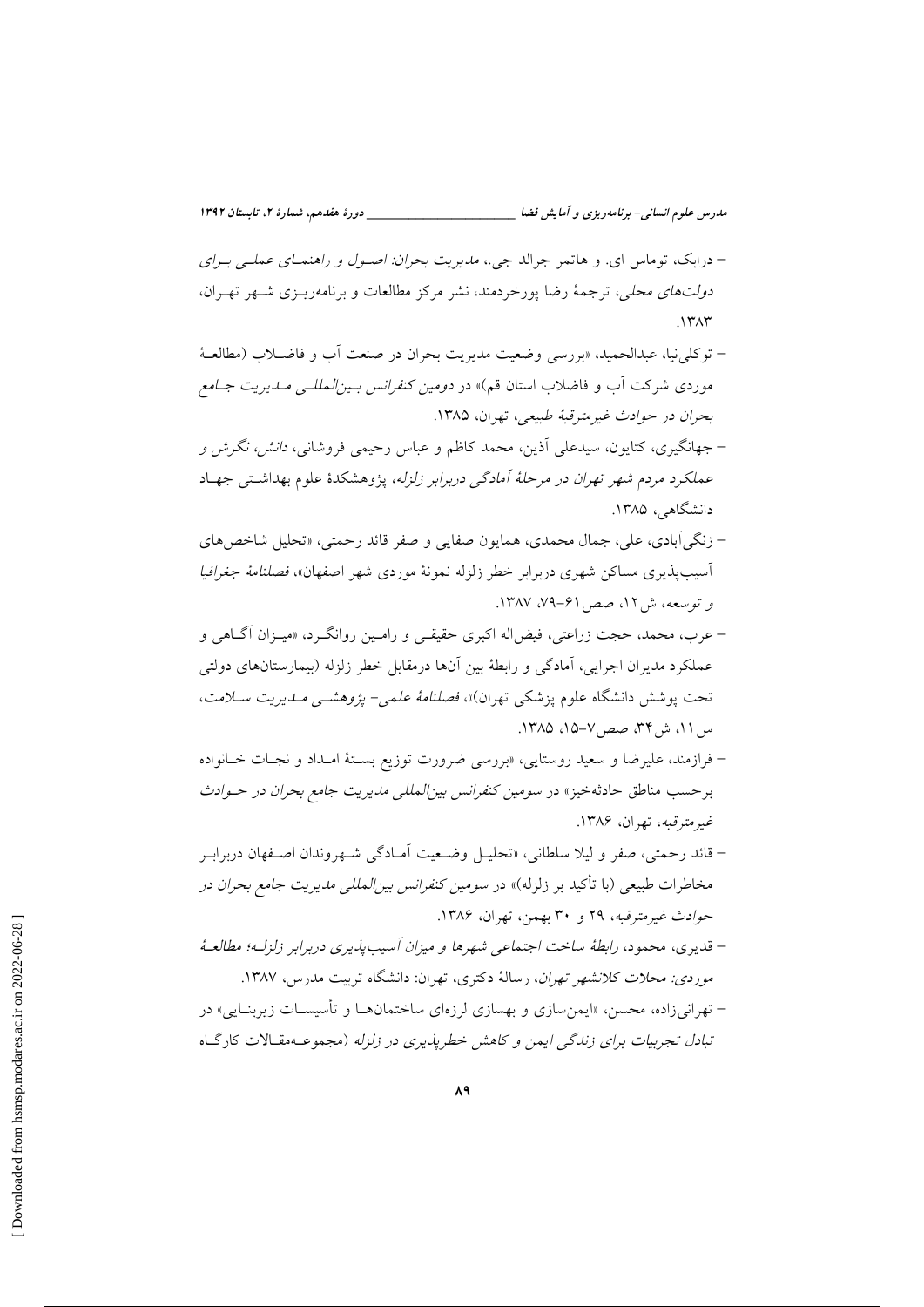مشترک ایران و ژاین ۷–۵ مهر ۱۳۸۳)، انتشارات سازمان مـدیریت و برنامــهریــزی کشــور،  $1574$ 

– کشوردوست، سمانه، بررسی تطبیقی الگوی مشارکت مردم در مــاـیریت بحــران در آمریکــا، .<br>ژ*این، ترکیه و ایران و ارائهٔ الگو برای ایران*، پایاننامهٔ کارشناسی ارشد علوم سیاسی، تهـران: دانشگاه تهران، ۱۳۷۸.

– مرکز مطالعات و خدمات تخصصه شهری و روستایی، *مدیریت بحران شهری*، پژوهشکدهٔ علوم انسانی و اجتماعی جهاد دانشگاهی، ۱۳۸۵.

- Becker, J.S., D.M. Johnston, D. Paton & K. Ronan, "Earthquake Information and Household Preparedness: Results of Interviews with Residents in Timaru, Wanganui and Napier", Proceedings of the Ninth Pacific Conference on Earthquake Engineering, Building an Earthquake-Resilient Society, 14-16 April, Auckland, New Zealand, 2011.
- Betaney, J., Household Natural Hazards Preparedness Survey, Prepared by Community Service Center's Oregon Natural Hazards Workgroup at the University of Oregon, 2007.
- CBSE (Central Board of Secondary Education), Natural Hazards and Disater Management, a Supplementary Textbook in Geography for Class XI on UNIT 11: Natural Hazards and Disasters, PREET VIHAR, DELHI-110092, 2006.
- ECHO, The Geography of Disasters, Geography in Humanitarian Assistance, European Community Humanitarian Office", 1999, Available on: http://membres.lycos.fr/dloquercio/know how/ Ressources/ geography/ Geography.pdf.
- Entezari, V., Hospital Disaster Plan Protocol According to Hospital Emergency Incident Command System (HEICS), in Iran Ministry if Health and Medical Education, the Collection of Disaster Health Care and